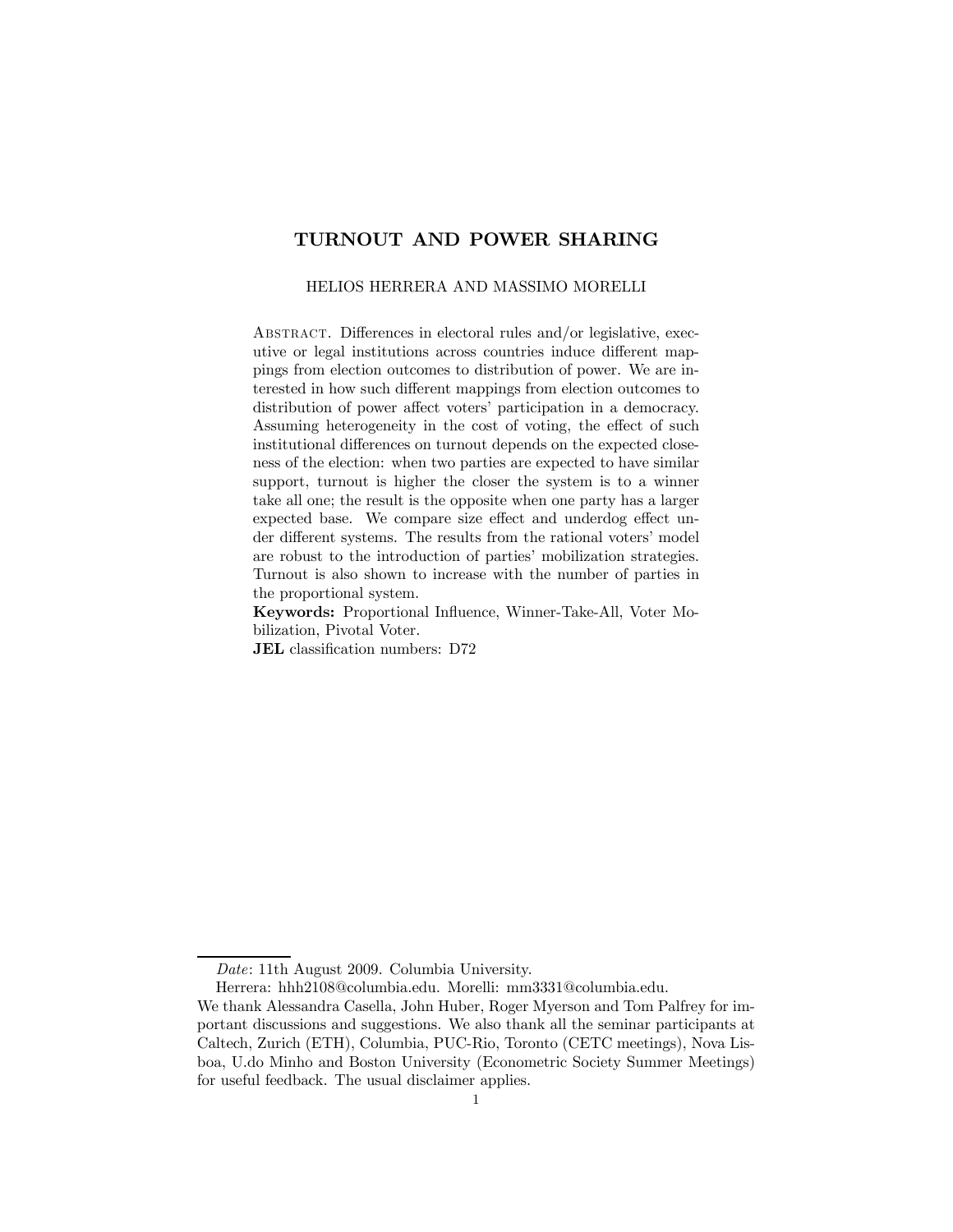## 1. INTRODUCTION

Voters' participation is an essential component of democracy. Yet the positive analysis of turnout is still far from established and many questions remain. Is it possible to characterize the influence of institutional systems on turnout? In particular, does turnout depend in any identifiable way on the type of democratic regime, the electoral rules, legislative organization rules, or the degree of separation of powers? Our idea to make headway on this topic is as follows: all such important features of different institutional systems have an impact on the mapping from election outcomes (vote shares) to the relative weight of different parties in decision making (power shares); hence if we can fully characterize the dependence of turnout on that vote-shares-to-power-shares mapping, the role of institutional variations can be assessed through that intermediate step.<sup>1</sup>

In other words, the objective of identifying some general way in which institutions affect mobilization efforts by parties and voters' incentives to vote can be attained, not by analyzing institutions one by one, but rather focusing on the mapping from vote shares to power shares as summary variable in explaining turnout. The role of individual institutions could be evaluated by referring to their expected impact on that abstract mapping. Since the degree of proportionality of influence on policy determination power given electoral outcomes is the key variable for our analysis, we will often refer to this reduced form mapping simply as the "institutional system", ranging from the pure proportional system to the winner-take-all one.

The results will depend crucially also on the interaction with another key parameter, namely the "expected closeness" of an election. Before explaining how the vote-share to power-share mapping interacts with the expected closeness of an election to determine turnout, we need to highlight the main modeling choices that we make in the paper.

We assume that voters' preferences over the set of alternatives (candidates or parties or coalitions of parties) are given and common knowledge, so that the only relevant decision by voters is whether to go to vote or not. Each voter is described in a two-dimensional type space,

<sup>&</sup>lt;sup>1</sup>The relative power of the majority party for a given election outcome varies with the degree of separation of powers, the organization of chambers, the assignment of committee chairmanships and institutional rules on agenda setting, allocation of veto powers, and obviously electoral rules. See Lijphart (1999) and Powell (2000) for a comprehensive analysis of the impact of political institutions on the degree of proportionality of influence. Electoral rules determine the mapping from vote shares to seat shares in a legislature, whereas the other institutions determine the subsequent mapping from seat shares to power shares across parties.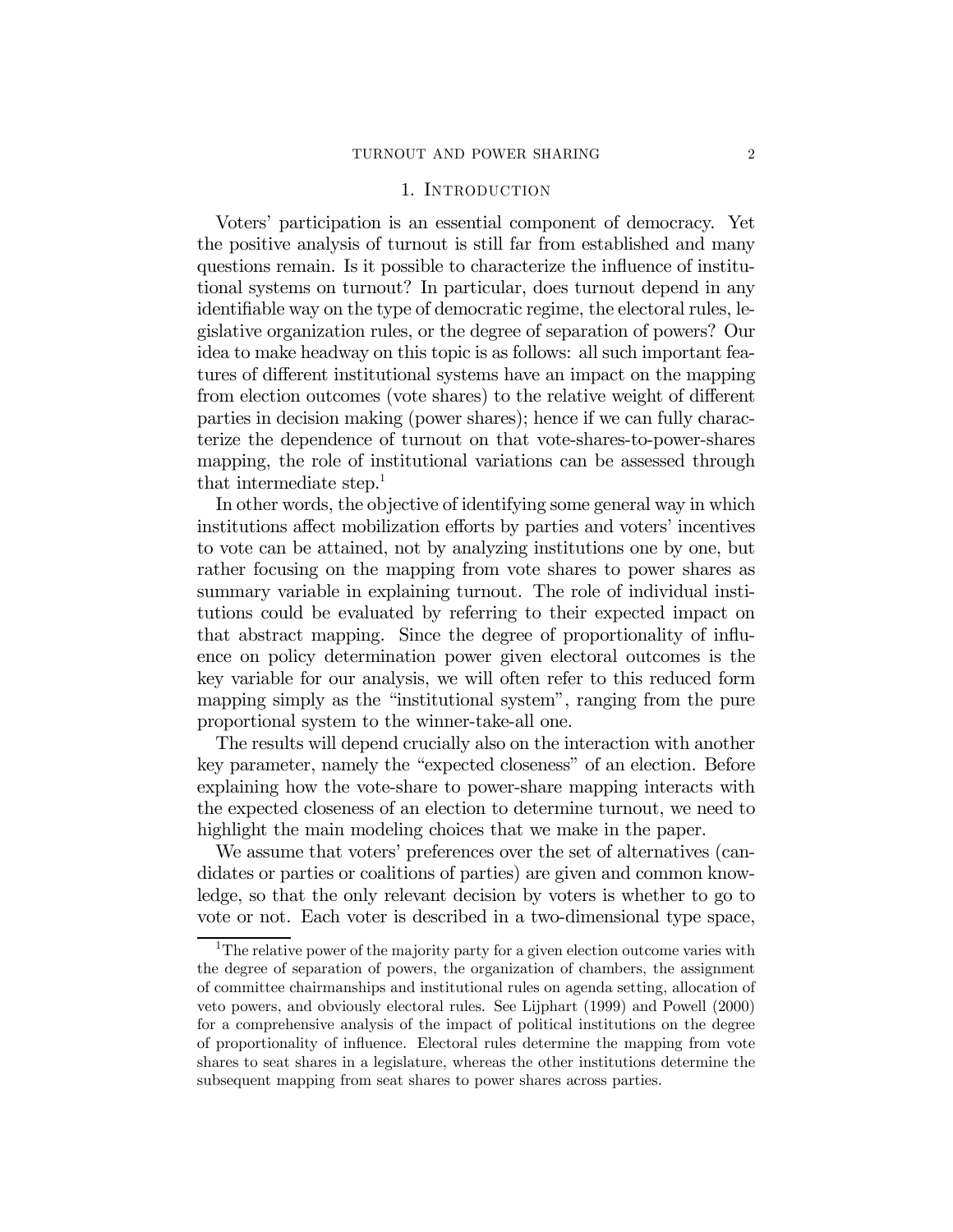i.e. her preferred party and her cost of voting. Costs of voting are heterogeneous and the cost benefit analysis for the decision to vote depends therefore on individual as well as institutional characteristics.

In our rational voter model the distribution of voting costs is given, but the benefit of voting is endogenous to the institutional system. In a fully proportional system the expected marginal benefit of an individual vote is proportional to the marginal change in the vote share determined by the extra vote, whereas in a winner take all system the marginal benefit of a vote is proportional to the probability of that vote being pivotal. Both such marginal benefits obviously decrease as the number of voters increases. The comparison of turnout across systems will depend on the speed with which a larger electorate reduces the benefit of voting, i.e. the magnitude of the "size effect" for different ex ante evaluations of the relative strength of parties.

Beside the necessary comparison of the size effects across systems, we also study the "underdog effect", i.e. the impact of a system and all the other parameters on the relative participation of the supporters of an underdog party vis a vis the participation of the favorite party supporters. In contrast with the case of homogeneous cost of voting, the underdog effect is characterized by a partial compensation, in the sense that the supporters of the underdog parties turn out in higher percentage but not enough to make the election become a coin toss.2 This partial underdog effect varies with the degree of proportionality of influence induced by the institutional system, but is always present. Under some conditions on the distribution of voting costs in the population, the underdog effect is greater in a proportional influence system than in a winner-take-all one.

The key comparative result that we obtain comes from the difference in terms of size effect: in a proportional system we show that the benefit of voting decreases proportionally to  $1/N$  when N, the expected size of the electorate, increases; on the other hand, in a winner-take-all system such a speed is slower when the election is expected to be a tie and much faster otherwise. This fact determines the main conclusion, namely that turnout is higher in a proportional system when the election has a clear favorite party while a winner-take-all system induces higher turnout otherwise.

Even though we conduct the bulk of the analysis for the case of two parties, we show the robustness of all comparisons to changes in the

<sup>&</sup>lt;sup>2</sup>This contrasts with the result by Goree and Grosser  $(2007)$ , in which there is full compensation and the election is a toss-up. Full compensation occurs if the cost of voting is the same for every agent as they assume.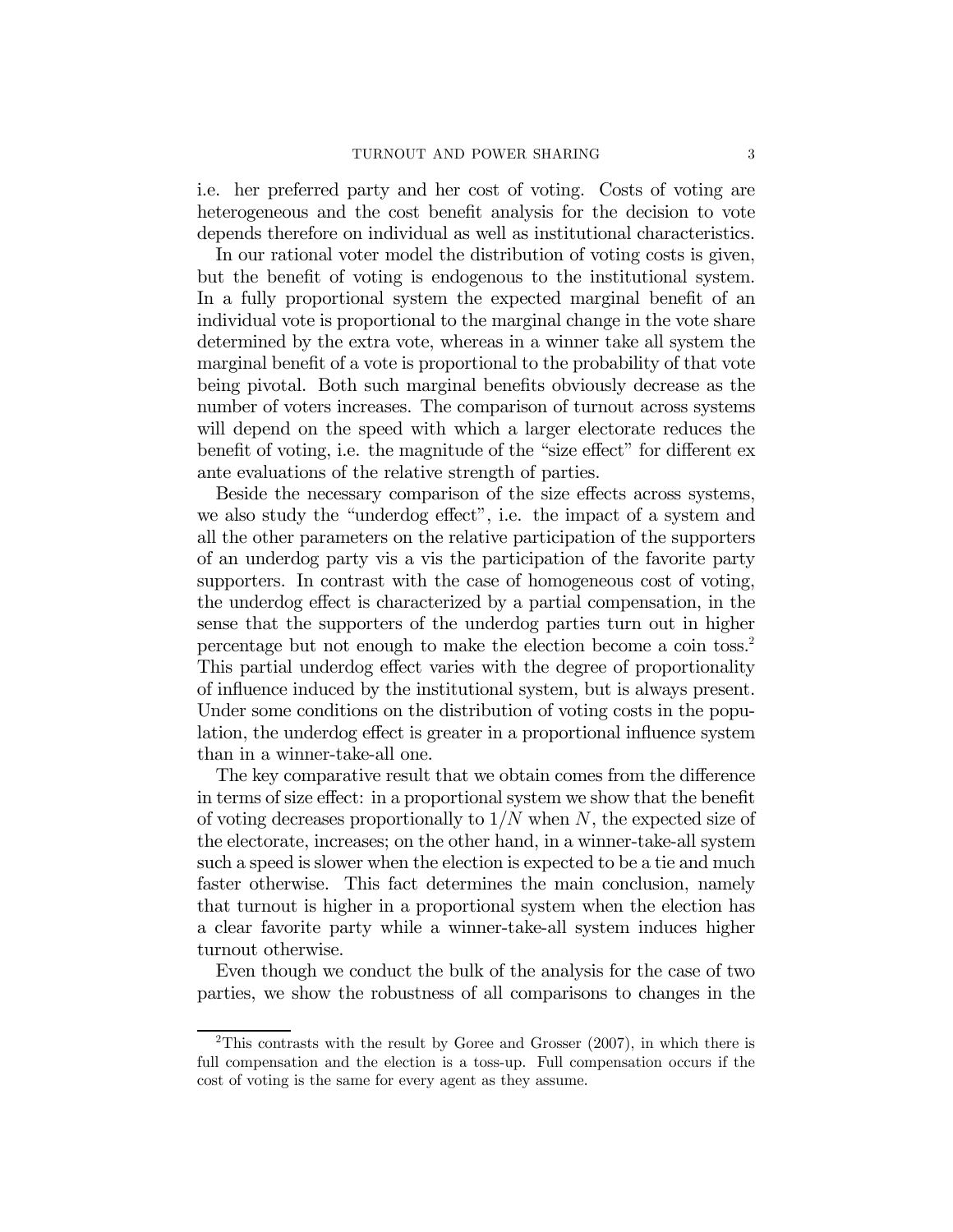number of parties: in a proportional system the size effect does not depend on the distribution of ex ante support of parties, and we show that the way turnout depends on the size of the electorate does not change with the number of parties either. Hence the comparison with the winner take all system is also unaffected by the number of parties. Finally, we show that in a proportional system turnout increases as the number of parties increases.

For robustness purposes, we also study the same questions with a model with opposite characteristics, i.e., fixing the individual benefit of voting and making parties choose mobilization strategies that affect the distribution of costs of voting. Even in that model we confirm that for symmetric priors turnout is higher with a winner take all system, and if the spread between favorite and underdog is sufficiently large it is higher in a system with full proportionality of influence.

From the modeling standpoint, Myerson (1998 and 2000) are the most important papers for us, since they supply many simplification results by viewing the size of the electorate as a Poisson random variable. This specification simplifies the analysis and the computations. In a recent working paper Krishna and Morgan (2009) use the same Poisson population uncertainty in a Condorcet common values model with costly voting, allowing for abstention and endogenous turnout. They show that in a large electorate there is a unique outcome, in which voters that decide to turnout to the polls vote sincerely and the turnout in favor of each candidate is such that the correct candidate is elected with probability one.

The paper that inspired our choice of conceptual categories for the study of turnout is Levine and Palfrey (2007), who studied the behavioral phenomena identified as "size effect and underdog effect" in a winner take all system experiment. Our paper generalizes the theoretical analysis and allows to compare such effects across systems.<sup>3</sup>

The model in the mobilization robustness section has features in common with Shachar and Nalebuff (1999), one of the seminal papers on mobilization efforts. Other relevant works will be cited in the body of the paper, and some others in the concluding remarks.

The paper is organized as follows. Section 2 contains the complete analysis of a rational voter model of turnout, comparing the properties of proportional system and winner-take-all system. Section 3 contains

<sup>3</sup>Some of our comparative results, for example that the size effect is stronger in a proportional system only when the election is expected to be close, but much stronger in a winner-take-all system when the election has a clear favorite, could be testable in an environment similar to their experimental design.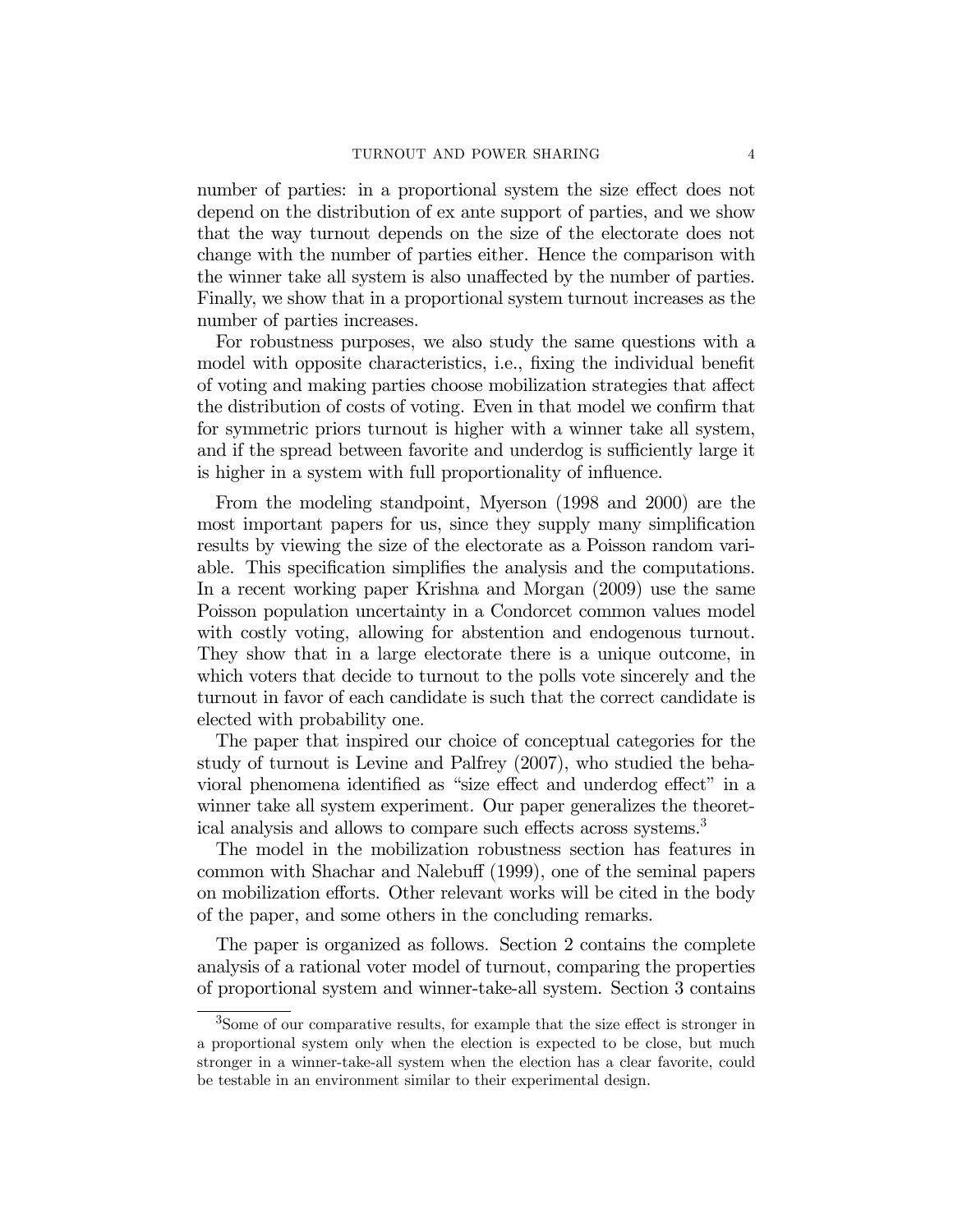the analysis of the mobilization model, where even intermediate proportionality levels can be considered, and where we confirm the robustness of our main comparative results across modeling choices. Section 4 will offer some concluding remarks and describe potential paths of future research. All proofs are in the Appendix.

## 2. Rational Voter Turnout

Consider two parties, A and B, competing for power. Citizens have exogenous political preferences for one or the other, and we denote by  $q$  the fraction of citizens who prefer party A (thus a fraction 1-q prefer party B's policies). The indirect utility for a citizen of preference type  $i, i = A, B$ , is increasing in the share of power that party i has. For normalization purposes, we let the utility from "full power to party i" equal 1 for type i citizens and 0 for the remaining citizens.<sup>4</sup>

Beside partisan preferences, the second dimension along which citizen differ from one another is their cost of voting: each citizen's cost of voting is drawn from a distribution with cdf  $F$ . The cost of voting and the partisan preferences are two independent dimensions that determine the type of a voter.

For any vote share  $x$  obtained by party  $A$ , an institutional system  $\gamma$  determines power shares  $B^A_\gamma(x) \in [0,1]$  and  $B^B_\gamma(x) = 1 - B^A_\gamma(x)$ . Given the above normalization, these are the reduced form "benefit" components of parties' (respectively, voters') utility functions that will determine the incentives to, campaign (respectively, vote) in an institutional system. In this section we study the base model in which parties do not campaign nor attempt to mobilize voters, hence turnout depends exclusively on voters' comparison between the policy benefits of voting for the preferred candidate and the opportunity costs of voting.<sup>5</sup>

In terms of the size of the electorate, we find it convenient to assume that the population is finite but uncertain. There are  $n$  citizens who are able to vote at any given time, but such a number is uncertain and distributed as a Poisson distribution with mean N:

$$
n \sim \frac{e^{-N} \left( N \right)^n}{n!}
$$

Most statements in the paper are made for a large enough population, namely they are true for every N above a given N.

<sup>&</sup>lt;sup>4</sup>This normalization will allow us to match party utility and voters's utilities in a simple way under all the institutional systems that will be considered.

 ${}^{5}$ In section 3 we will show that the comparative results are very similar when parties' mobilization strategies are considered.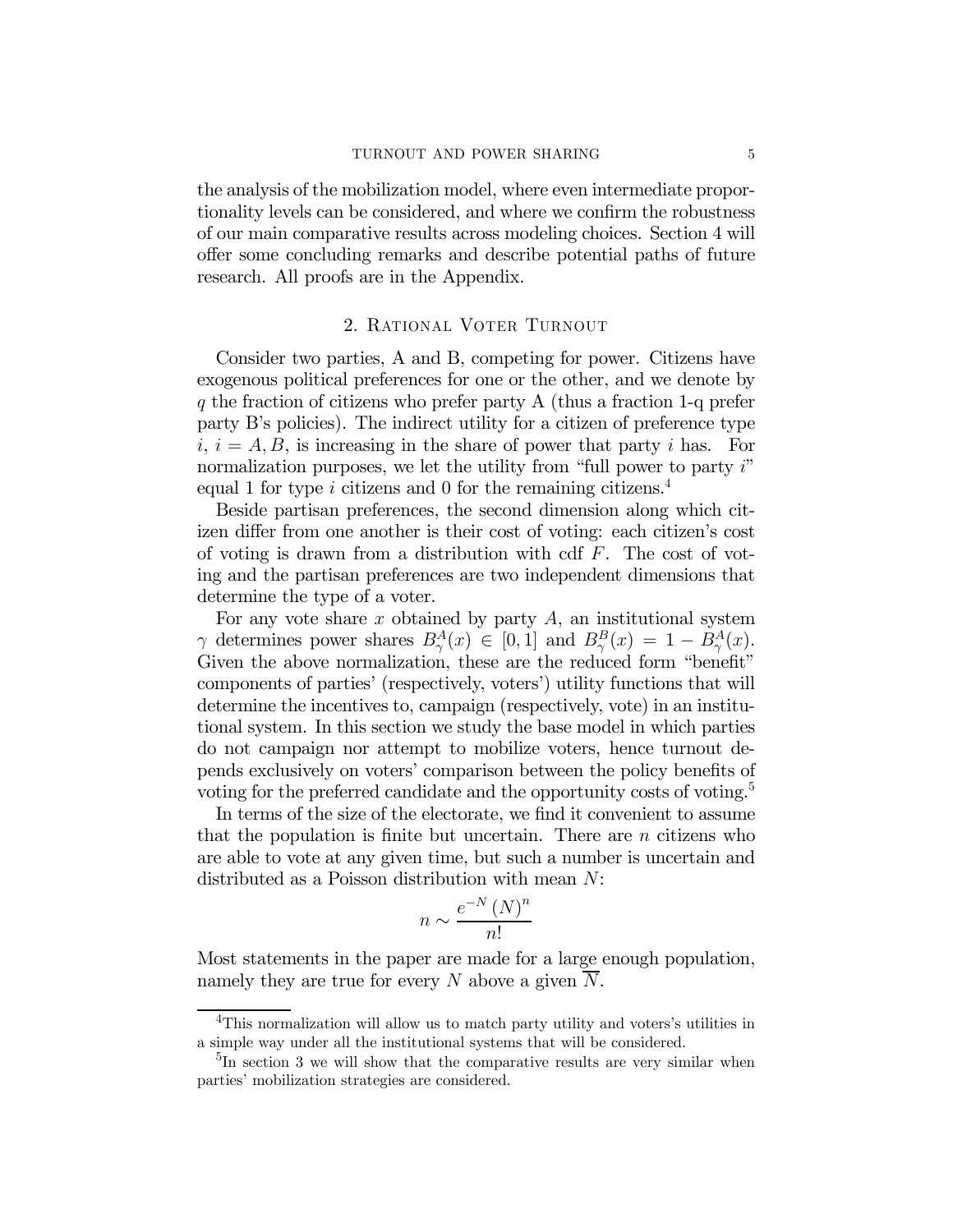Citizens have to choose to vote for party A, party B, or abstain. If a share  $\alpha$  of A types vote for A and a share  $\beta$  of B types vote for B, the expected turnout  $T$  is

$$
T = q\alpha + (1 - q)\beta
$$

To analyze the cases in which  $q \neq 1/2$ , without loss of generality we often assume that  $q < 1/2$ , so that the A party is the underdog party (with smaller ex-ante support) and the B party is the leader party (with larger ex-ante support).

We look for a Bayesian equilibrium in which all voters of type A with a cost below a threshold  $c_{\alpha}$  vote for type A and voters of type B with a cost below  $c_{\beta}$  vote for B. So type A citizens vote for A with chance  $\alpha = F(c_{\alpha})$  and type B citizens vote for B with chance  $\beta = F(c_{\beta})$ .

In any equilibrium strategy profile  $(\alpha, \beta)$ , the expected marginal benefit of voting  $B_{\gamma}$  must be equal to the cutoff cost of voting (indifference condition for the citizen with the highest cost among the equilibrium voters). Hence the equilibrium conditions can be written as

$$
B^A_\gamma(\alpha, \beta) = F^{-1}(\alpha), \quad B^B_\gamma(\alpha, \beta) = F^{-1}(\beta)
$$

We compare two systems: a winner-take-all system  $(\gamma = M)$  and a proportional system  $(\gamma = P)^6$ .

2.1. Winner take all system  $(\gamma = M)$ . In the M system the expected marginal benefit of voting  $B_M^A$  is the chance of being pivotal for a type A citizen, namely  $B_M^A =$ 

$$
\sum_{k=0}^{\infty} \left( \frac{e^{-qN\alpha} \left( Nq\alpha \right)^k}{k!} \right) \left( \frac{e^{-(1-q)N\beta} \left( (1-q) N\beta \right)^k}{k!} \right) \frac{1}{2} \left( 1 + \frac{(1-q) N\beta}{k+1} \right)
$$

namely the chance that an A citizen by voting either makes a tie and wins the coin toss or breaks a tie where it would have lost the coin toss. Likewise, for the type B citizens

$$
B_M^B = \sum_{k=0}^{\infty} \left( \frac{e^{-qN\alpha} \left( Nq\alpha \right)^k}{k!} \right) \left( \frac{e^{-(1-q)N\beta} \left( (1-q) N\beta \right)^k}{k!} \right) \frac{1}{2} \left( 1 + \frac{qN\alpha}{k+1} \right)
$$

**Proposition 1.** There exists an equilibrium  $(\alpha, \beta)$  in the M system. For uniqueness it suffices that  $F$  is weakly concave. The equilibrium has the following properties:

 ${}^{6}$ Recall that the interpretation is not restricted to electoral rules, as explained in the introduction. Two countries with the same electoral rule can have very different mappings from electoral outcomes to power shares, and this is the summary or reduced form variable that we are interested in and that affects turnout.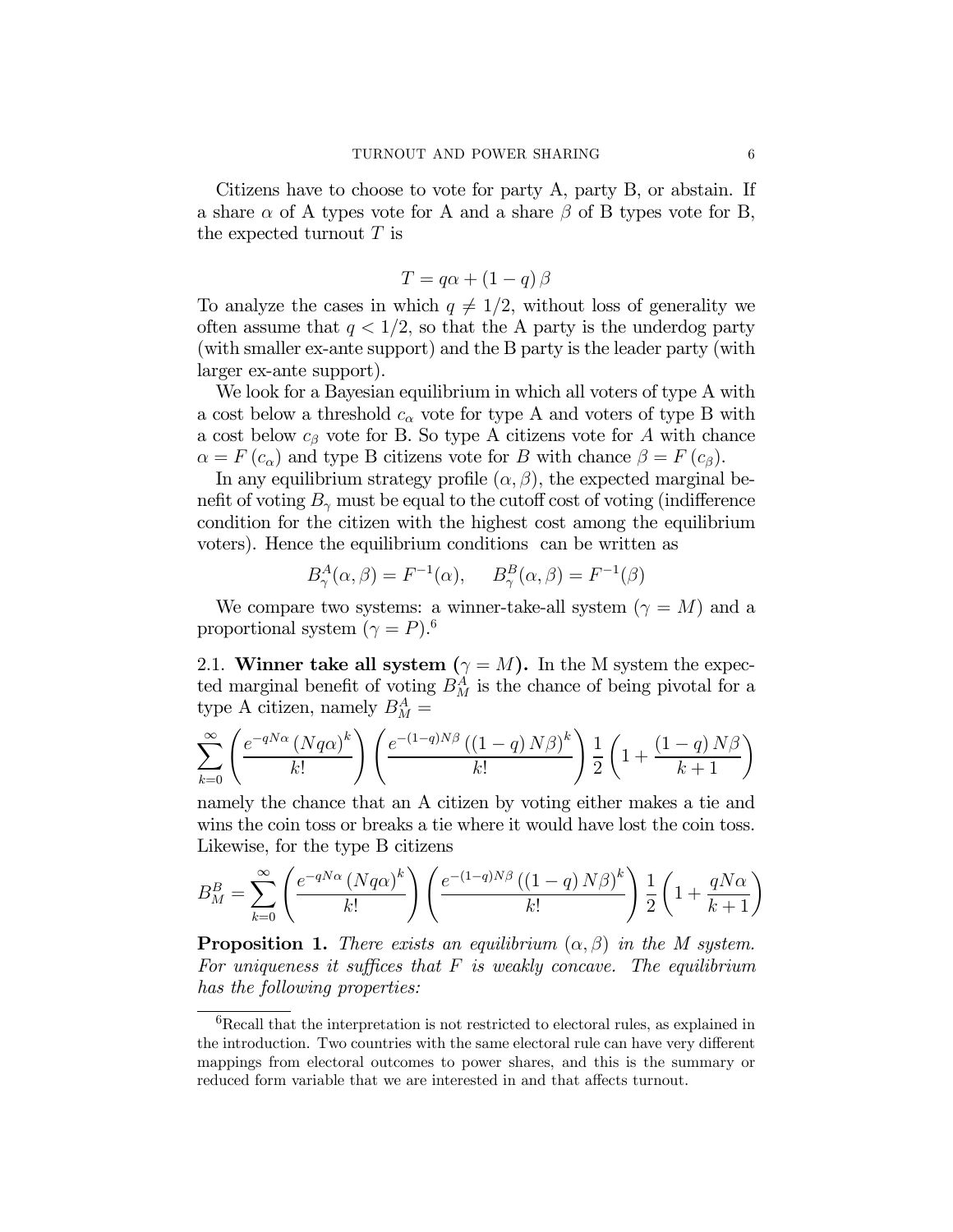• Size effect:

$$
\frac{dT_M}{dN} < 0
$$

• Underdog effect with partial compensation:

$$
q < 1/2 \quad \Longrightarrow \quad \alpha > \beta, \quad q\alpha < (1 - q)\beta
$$

as

(1) 
$$
q\alpha \left(F^{-1}(\alpha)\right)^2 = (1-q)\beta \left(F^{-1}(\beta)\right)^2
$$

To obtain the result we first used Myerson's approximation (see Myerson (1998)) to compute the value of the benefit side  $(B_M^A, B_M^B)$ . Equating the benefit side to the cost side we obtained a system of two equations in  $(\alpha, \beta)$ , which we then show has a unique solution.

The size effect shows how the benefit of voting declines for larger electorates, although we will show that the rate of decline depends crucially on whether the parties do or do not have the same support ex-ante. The underdog effect shows that the party with less supporters has higher relative turnout. We discuss all these effects in the following section.

2.2. Discussion of Majority System. For any citizen the benefit of voting is proportional to the chance of being pivotal, i.e. the chance that the election outcome is a tie. The chance of a tied election is largest when the ex-ante chance that one of the two parties wins the election is 50%, namely when chance that any given voter is both an A supporter and votes is equal to the chance that he is both a B supporter and votes.

If the ex ante chance that any of the two parties wins is not 50%, then we have a leader party that is more likely to win the election and an underdog party. For any given strategy profile, if a supporter of the underdog party who is abstaining deviates and decides to vote instead, then the chance of a tie increases and hence the benefit of voting increases for all voters.

If all voters have the same cost of voting, then a strategy profile in which the ex-ante chance of one party winning is not 50% cannot be an equilibrium: if it were an equilibrium, then only the supporters of the underdog party who decide to vote should have a benefit of voting above the cost; however, a supporter of the underdog party who is abstaining, by deviating and going to vote would reap an even larger benefit as the chance of being pivotal for supporters of the underdog party increases with his additional vote. As a consequence, in any equilibrium with homogenous costs the chance that any party wins is 50%. In other words, the voters of the party with less supporters turn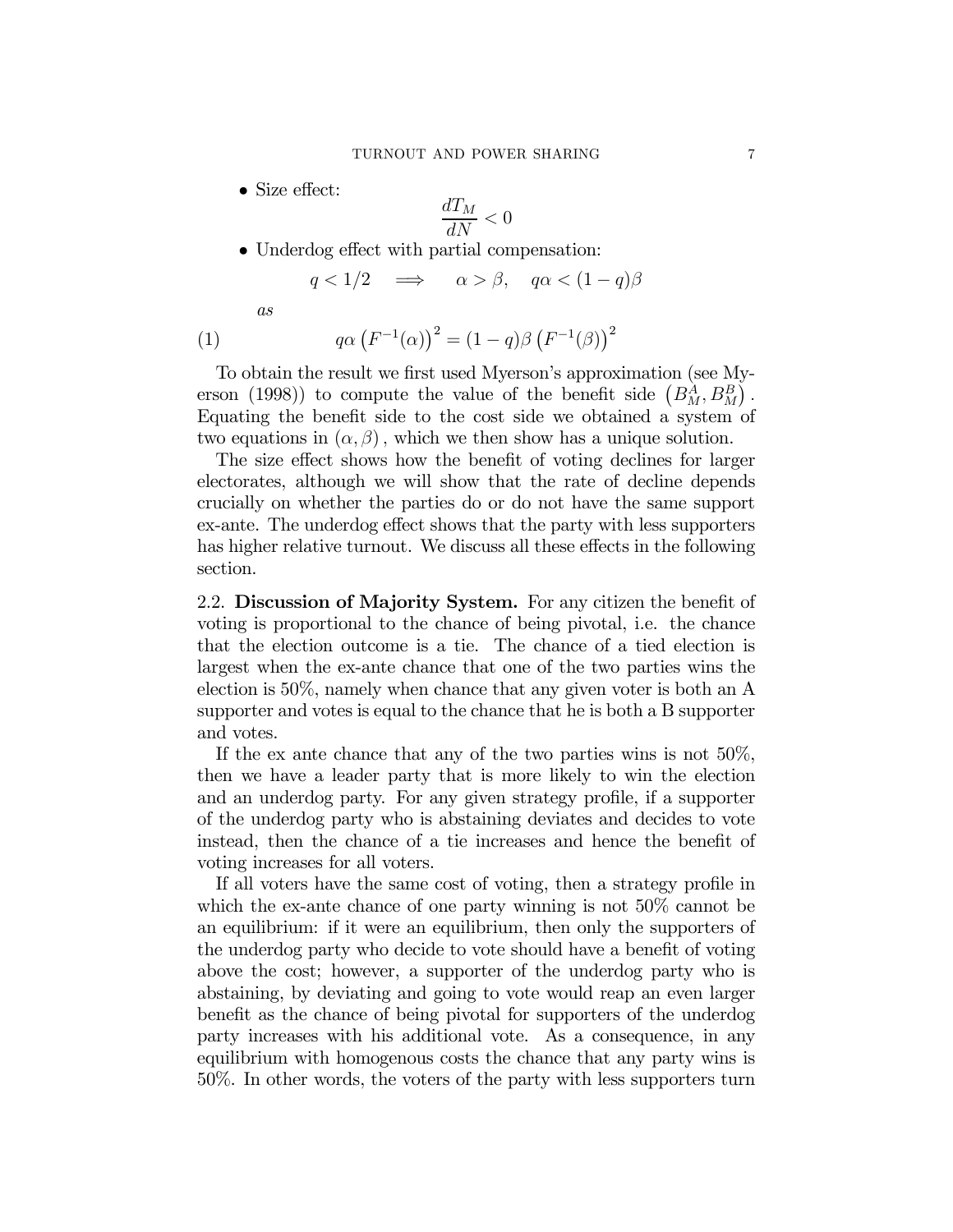out relatively more than the voters of the party with more supporters enough to have full compensation of the ex ante given preference split  $q$ .

The above argument breaks down and the 50-50 election outcome is in general not an equilibrium when the cost of voting is not homogeneous but voting costs are extracted from the same distribution for all citizens regardless of party preferences. The party with less supporters which has to turn out more voters should have a higher cost threshold for voting, but in equilibrium this is not possible given that the benefit is the same.

Assume for instance that  $q = 1/3$  so that one party has double the ex-ante support than the other. For a 50-50 election, i.e. in which we have  $q\alpha = (1 - q)\beta$ , the underdog party must turn out twice as much as the leader party, for instance we could have  $(\alpha = 1/2, \beta = 1/4)$ , and this cannot happen unless all citizens have the same cost. As a result, in equilibrium we will not have a 50-50 outcome, the underdog party supporters turn out relatively more but the ex-ante leader party is still more likely to win the election, namely we have only partial compensation. In formulas we have

$$
q\alpha \left(F^{-1}\left(\alpha\right)\right)^{2} = \left(1-q\right)\beta \left(F^{-1}\left(\beta\right)\right)^{2}
$$

so  $q < 1/2$  implies  $\alpha > \beta$  and  $q\alpha < (1 - q)\beta$ .

Homogenous cost would mean  $F^{-1}(\alpha) = c = F^{-1}(\beta)$ , which would imply full compensation and 50% ex ante chance of victory.

$$
q\alpha = (1-q)\beta
$$

Of course when  $q = 1/2$  then we have a 50-50 outcome with both homogenous and heterogenous costs.

Krasa & Polborn (2008) get a different result due to the fact that the cost distribution is bounded away from zero, so for a large enough population only the voters with voting costs approaching the lower bound vote. Therefore asymptotically their model becomes similar to a homogenous cost model with cost equal to the lower bound.

The distinction between homogenous and heterogeneous costs is very important and should be kept in mind if we want to compare turnout across different power sharing systems. The different equilibria with different cost assumptions, namely a 50-50 outcome versus a non 50-50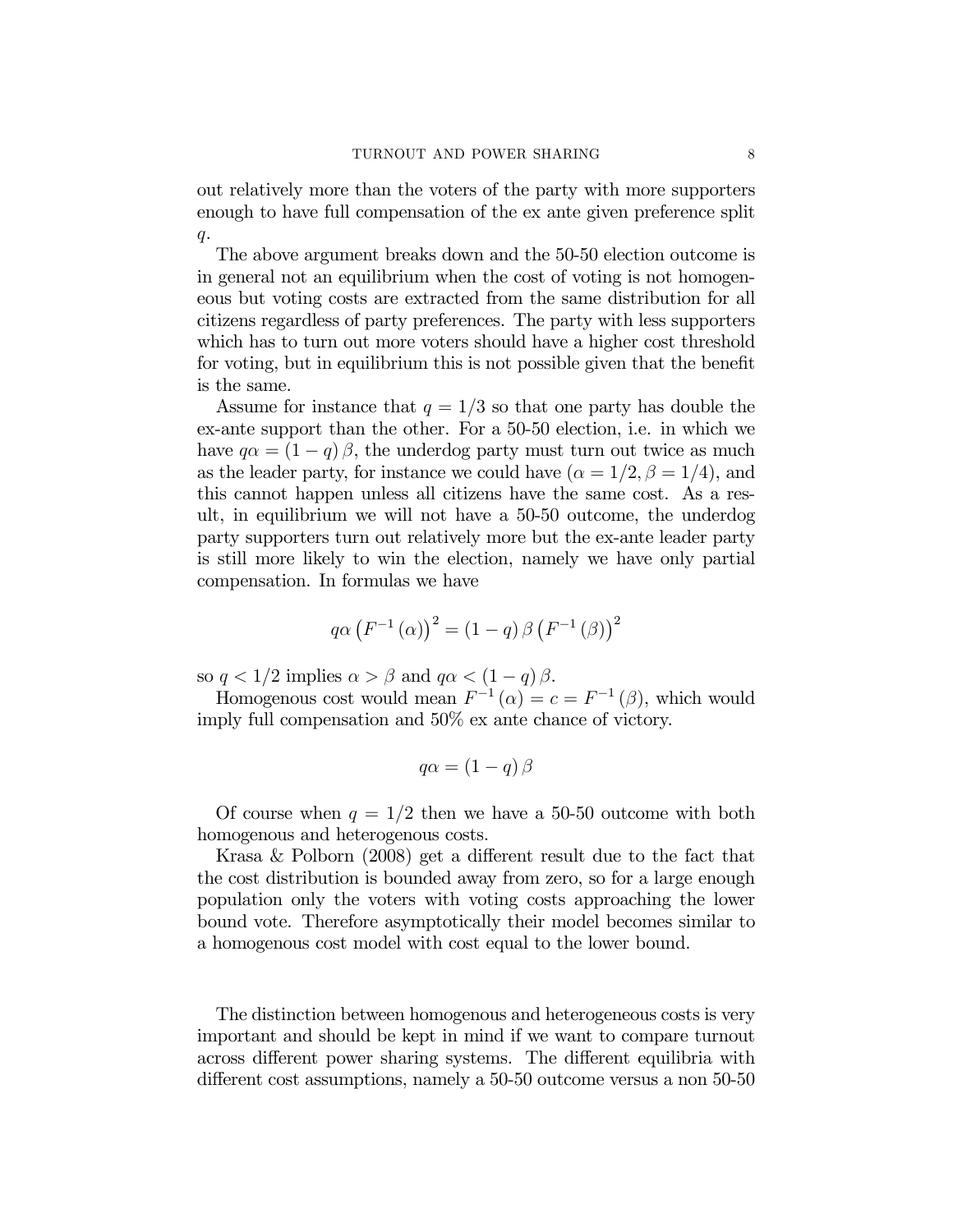outcome, imply very different overall turnout numbers in large elections. In fact, the benefit of voting and hence the turnout are proportional to

$$
B_M \sim \frac{e^{-N(\sqrt{q\alpha} - \sqrt{(1-q)\beta})^2}}{\sqrt{N}}
$$

In the homogenous cost case, in which  $q\alpha = (1 - q)\beta$ , this implies that turnout declines at the rate  $N^{-1/2}$ .

In the heterogeneous cost case, where  $q\alpha \neq (1 - q)\beta$  unless  $q = 1/2$ , turnout declines at the exponential rate  $e^{-N}$  for  $q < 1/2$  and declines at the rate  $N^{-1/2}$  when  $q = 1/2$ .<sup>7</sup>

2.3. Proportional System ( $\gamma = P$ ). In a P system the share of power is proportional to the vote share obtained in the election. So if  $(a, b)$  are the absolute numbers of votes for each party, the power of parties A and B would be respectively  $\left(\frac{a}{a+b}, \frac{b}{a+b}\right)$ .<sup>8</sup>

The expected marginal benefit of voting  $B_P^A$  is the expected increase in the vote share for the preferred party induced by a single vote, namely

$$
B_P^A = \sum_{a=0}^{\infty} \sum_{b=0}^{\infty} \left( \begin{array}{c} \left( \frac{e^{-qN\alpha} (qN\alpha)^a}{a!} \right) \left( \frac{e^{-(1-q)N\beta} ((1-q)N\beta)^b}{b!} \right) \\ \left( \frac{a+1}{a+b+1} - \frac{a}{a+b} \right) \end{array} \right)
$$

$$
B_P^B = \sum_{a=0}^{\infty} \sum_{b=0}^{\infty} \left( \begin{array}{c} \left( \frac{e^{-qN\alpha} (qN\alpha)^a}{a!} \right) \left( \frac{e^{-(1-q)N\beta} ((1-q)N\beta)^b}{b!} \right) \\ \left( \frac{b+1}{a+b+1} - \frac{b}{a+b} \right) \end{array} \right)
$$

## Lemma 2. The marginal benefit of voting in the proportional system has the closed form

8We assume that if nobody votes, power is shared equally, namely

$$
\frac{a}{a+b} = \frac{b}{a+b} = \frac{1}{2} \text{ for } a = b = 0
$$

<sup>7</sup>Chamberlain and Rothshild (1981) obtain a similar result on rates of convergence in a model in which two candidates receive votes as binomial random variables. They assume no abstention, so the number of votes can be seen as flips of identical coins with a certain bias q. They show that if you toss an even number n of coins, the chance of obtaining the same number of heads and tails (the chance of a tie) drops asymptotically like  $n^{-1/2}$  when the coins are unbiased  $(q = 1/2)$  and exponentially if the coins are biased  $(q < 1/2)$ .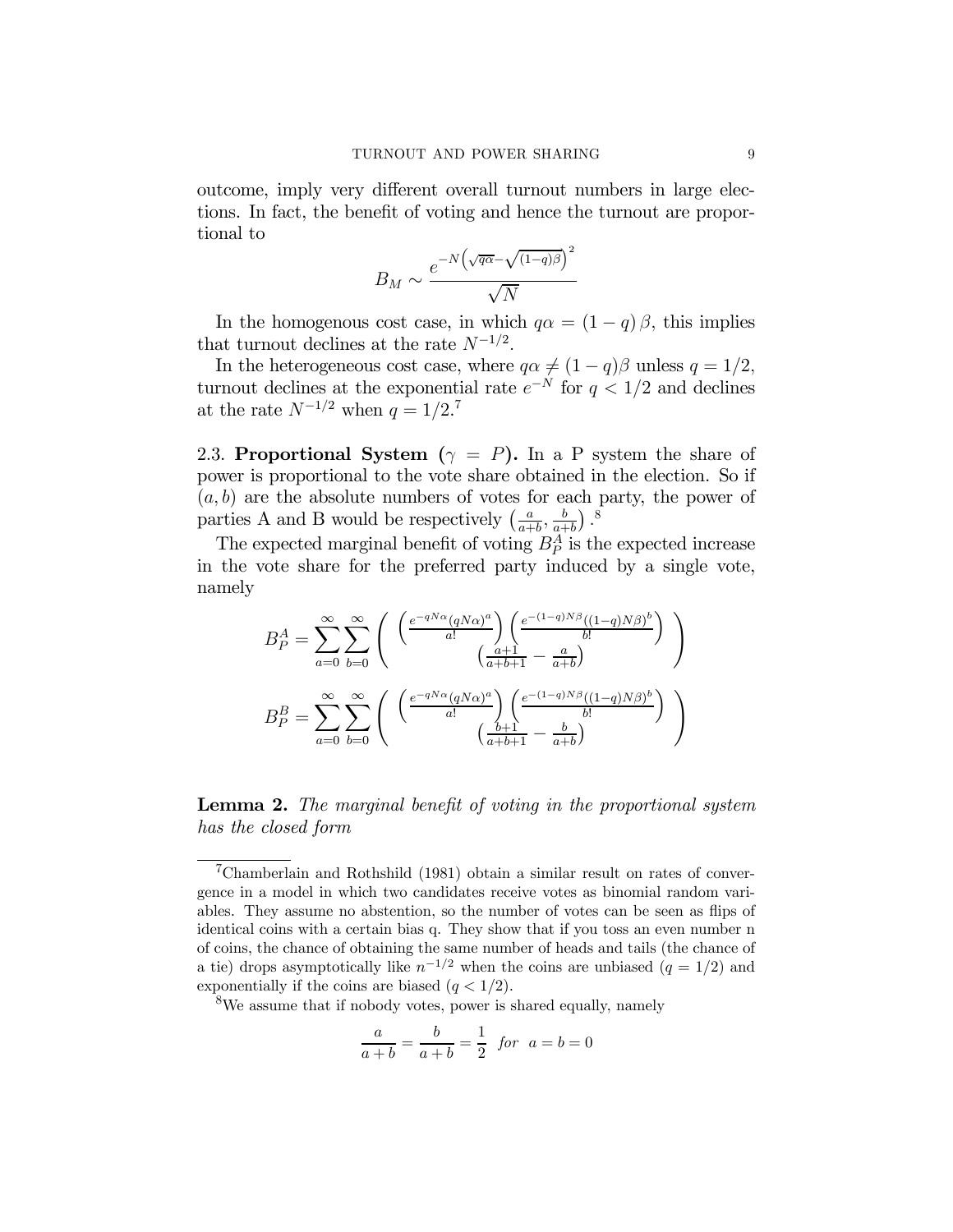$$
B_P^A = \frac{(1-q)\beta}{NT^2} - e^{-NT} \left( \frac{((1-q)\beta)^2 - (q\alpha)^2 + (1-q)\beta \frac{1}{N}}{2T^2} \right)
$$
  

$$
B_P^B = \frac{q\alpha}{NT^2} + e^{-NT} \left( \frac{((1-q)\beta)^2 - (q\alpha)^2 - q\alpha \frac{1}{N}}{2T^2} \right)
$$

Using this lemma, the sum of the marginal benefits for the two types is

$$
B_P^A + B_P^B = \frac{1}{NT} \left( 1 - \frac{e^{-NT}}{2} \right)
$$

Studying the asymptotic properties of this sum it is possible to obtain simplifications to the closed form expected benefit functions and obtain the following characterization results:

**Proposition 3.** In the P system there is always a unique equilibrium  $(\alpha, \beta)$ . The equilibrium has the following properties:

• Size effect:

$$
\frac{dT_P}{dN} < 0
$$

• Underdog effect with partial compensation:

 $q < 1/2 \implies \alpha > \beta, \quad q\alpha < (1-q)\beta$ 

as

(2) 
$$
q\alpha F^{-1}(\alpha) = (1-q)\beta F^{-1}(\beta)
$$

2.4. Comparison. The size effect and the underdog effect although qualitatively similar are quantitatively different across the two institutional systems. We will return to the implications of the differences in terms of partial compensation later in the section, and we now concentrate on the main comparative result of the paper, namely the comparison of turnout incentives across systems.

**Proposition 4.** Turnout is larger in a proportional system when there is a favorite party, while it is higher in a winner take all system if the election is expected to be very close. Namely, for  $N$  large we have:

$$
q \neq 1/2 \implies T_M < T_P
$$
\n
$$
q = 1/2 \implies T_M > T_P
$$

The intuition behind this result relies on how fast the marginal benefit of voting decreases in the two models as the electorate gets larger. The M system has tow asymptotic regimes: it decreases exponentially for  $q \neq 1/2$  and for  $q = \frac{1}{2}$  it decreases at the algebraic rate of  $N^{-1/2}$ .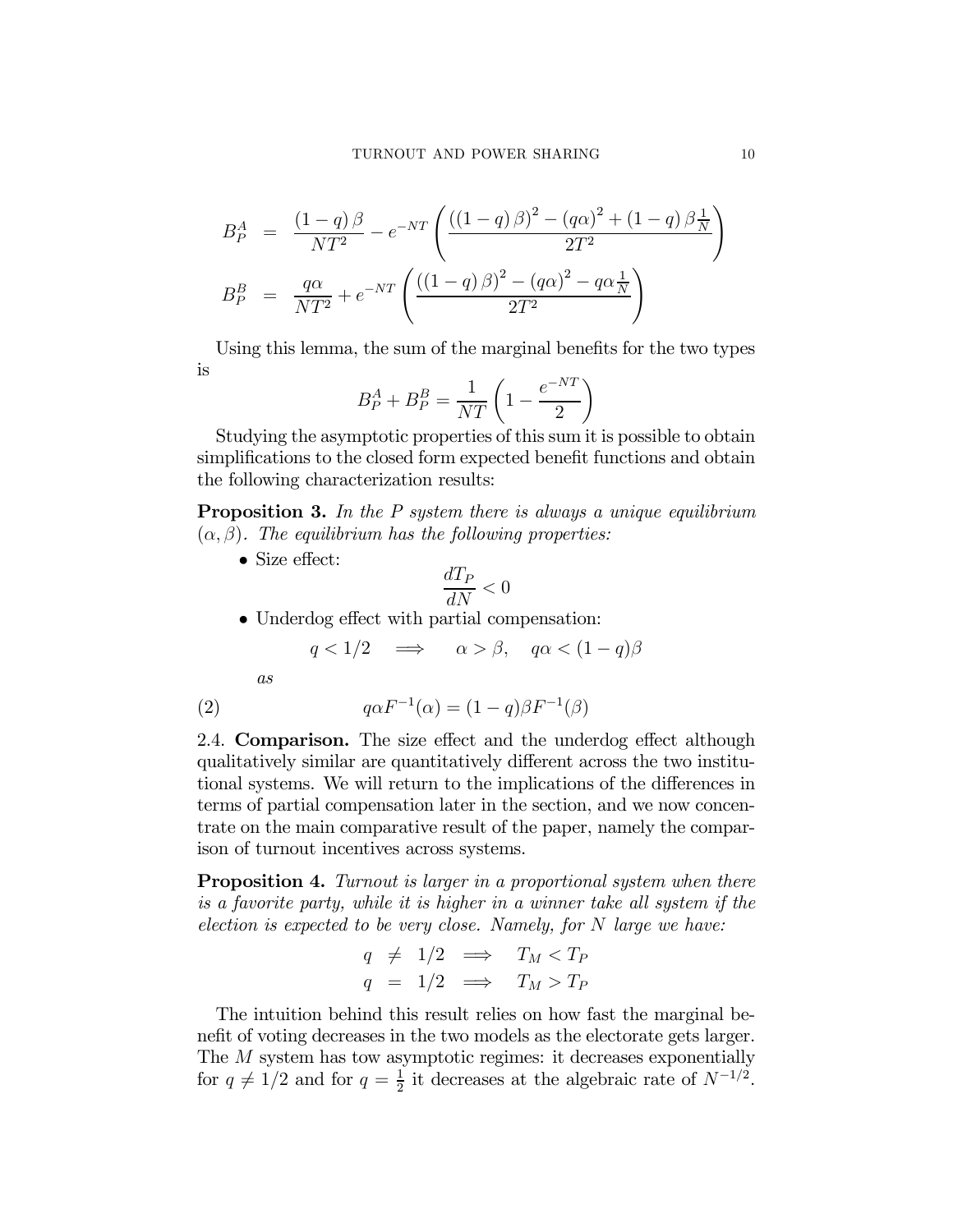Since we have only partial compensation from the underdog effect, then for any  $q \neq 1/2$  the majority party is always the more likely side to win. Hence the chance of a tied election, which is what drives rational voters to turn out, is much smaller than in the case  $q = 1/2$  for any population size N. The two rates of convergence derived above are not particular to the Poisson uncertainty of this model.9

The benefit from voting in the P system drops asymptotically at the intermediate rate of  $N^{-1}$ . This rate is independent of q as in the P system the chance of being the pivotal voter, i.e. the event of a tied election, has no special relevance.

It is perhaps now intuitive that a winner take all system, unlike a proportional one, should have two quite different rates of convergence regimes (although as we explained this is not the case with a degenerate cost distribution). Be that as it may, only an explicit computation could determine that the rate of convergence in the P system is quantitatively between the two rates of convergence in the M system:  $N^{-1} \in (N^{-1/2}, e^{-N}).$ 

Regarding the underdog effect, we have already explained in section 2.2 that with heterogeneous costs full compensation is impossible in equilibrium unless  $q = 1/2$ , and the same explanation holds for the proportional system. However, it is worth remarking the following difference between the two systems in this matter:

**Remark 5.** In both systems the ex-ante favorite party obtains the majority in a large election, but the underdog party has a higher turnout of its supporters. The underdog effects in the two models compare as follows

$$
\frac{\alpha_P F^{-1}(\alpha_P)}{\beta_P F^{-1}(\beta_P)} > \frac{\alpha_M F^{-1}(\alpha_M)}{\beta_M F^{-1}(\beta_M)}
$$

In order to illustrate both the comparison in terms of turnout and the implications of the above remark, we now turn to a numerical example.

2.5. Example. Consider the cost distribution family

$$
c \in [0, 1], \quad F(c) = c^{1/z}.
$$

$$
\frac{(a+b)!}{2^{a+b+1}a!b!}
$$

<sup>&</sup>lt;sup>9</sup>Herrera & Martinelli (2006) analyze a majority rule election without population uncertainty. They introduce aggregate uncertainty in a different way, which allows to obtain a closed form for the chance of being pivotal, namely

As it can be seen using Stirling's approximation, that marginal benefit for large a and b has exactly the square root decline on the diagonal  $(a = b)$  and the exponential decline off the diagonal  $(a = \omega b, \ \omega \neq 1)$ .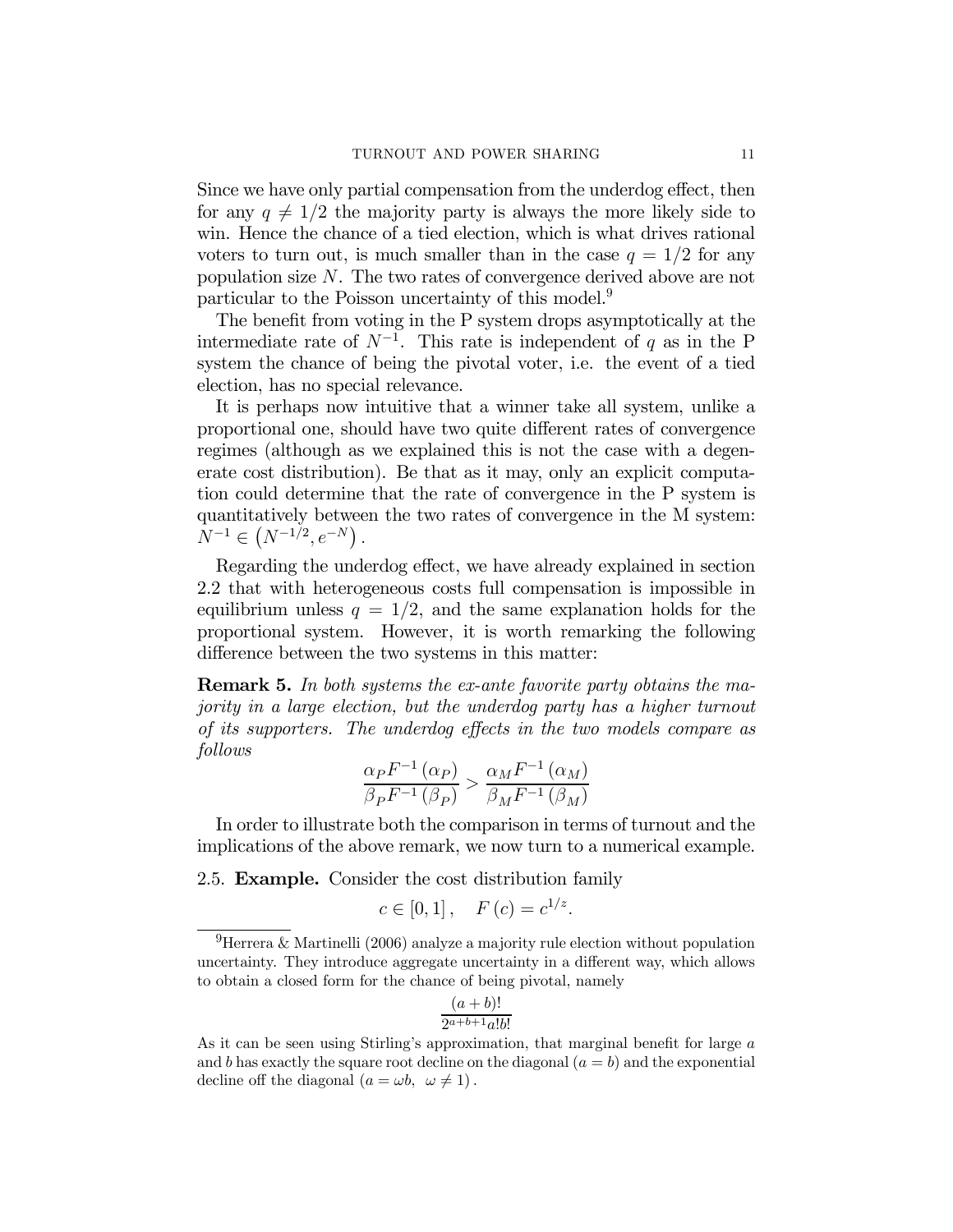In this example the explicit solution for the proportional system yields

$$
\beta_P = \begin{pmatrix} \frac{1}{N} \frac{(1-q)q^{\frac{1}{z+1}}(1-q)^{\frac{1}{z+1}}}{(q(1-q)^{\frac{1}{z+1}}+(1-q)q^{\frac{1}{z+1}})} \\ \beta_P = \left( \frac{1}{N} \frac{q}{1-q} \frac{(1-q)q^{\frac{1}{z+1}}(1-q)^{\frac{1}{z+1}}}{(q(1-q)^{\frac{1}{z+1}}+(1-q)q^{\frac{1}{z+1}})} \right)^{\frac{1}{z+1}} \end{pmatrix}
$$

On the other hand, the M equilibrium system is

$$
\beta_M = \left(\frac{q}{1-q}\right)^{\frac{1}{2z+1}} \alpha_M
$$
\n
$$
\alpha_M^z = \frac{e^{-N\left(\sqrt{(1-q)\beta_M} - \sqrt{q\alpha_M}\right)^2}}{\sqrt{N}} \left(\frac{\sqrt{q\alpha_M} + \sqrt{(1-q)\beta_M}}{4\sqrt{\pi} \left(q\left(1-q\right)\alpha_M\beta_M\right)^{1/4}}\right)
$$

Setting  $N = 3000$  and  $z = 5$ , the numerical solutions to the above systems yield a clear illustration of the comparative result of proposition 4. Below we compare as the preference split  $q$  varies the turnout T in the M and P systems:  $T_P$  is the flatter curve, while  $T_M$  shows the spike at  $q = 1/2$ .



The magnitudes of the turnout for each party  $(\alpha, \beta)$  in the M and the P systems depends on the closeness of the election too. When the party B has the ex-ante advantage over party A, e.g. when  $q = 1/3$ , we have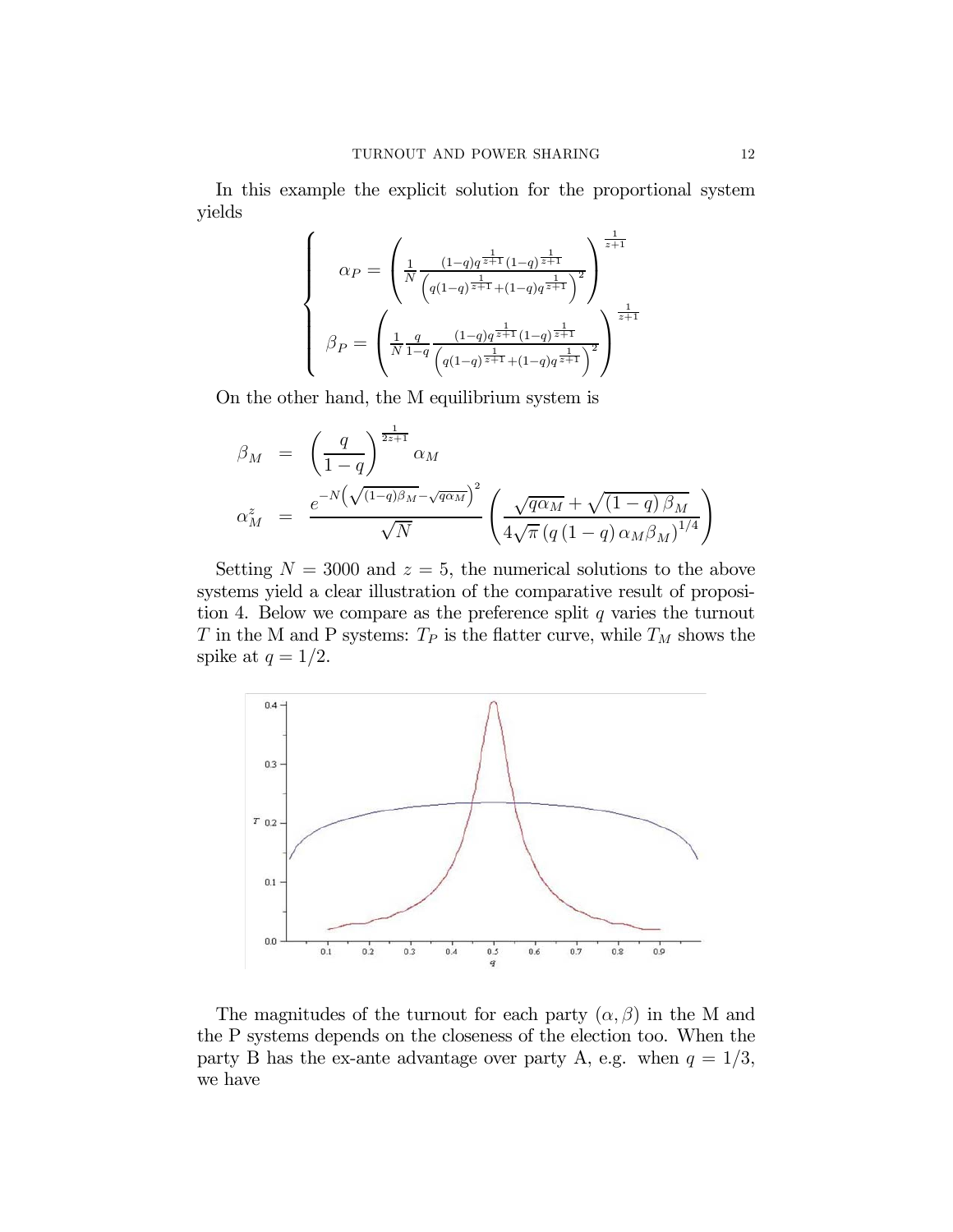| $=1/3$ | $\mathsf{I}\hspace{-1.6pt}\mathsf{I}\hspace{-1.6pt}\mathsf{I}\hspace{-1.6pt}\alpha$ |               |                  |
|--------|-------------------------------------------------------------------------------------|---------------|------------------|
|        | $24.8\% \parallel 22\%$                                                             |               | $\parallel 23\%$ |
|        | 7.1%                                                                                | 6.7\%   6.8\% |                  |

Note in both the M and the P systems the presence of the 'underdog effect'  $(\alpha > \beta)$ , and of 'partial compensation'  $(q\alpha < (1 - q)\beta)$ .

When the election is close and no party has an ex ante advantage  $(q = 1/2)$ , turnout in the majority system surpasses the turnout in the proportional system

| $u = 1/2 \parallel \alpha$ |                                |  |
|----------------------------|--------------------------------|--|
|                            | 23.5\% 23.5\% 23.5\%           |  |
|                            | $40.9\%$   $40.9\%$   $40.9\%$ |  |

To compare the underdog effects, the following picture illustrates how the ratio  $\alpha/\beta$  varies with q in the P system (continuous line) and in the M system (dashed line), and contrasts these decreasing curves with the steeper one that is obtained in the M system under homogeneous cost (dotted line) when there is 'full compensation' and the election is expected to be tied regardless of the initial preference split.



Applying Remark 5 to the numerical example, we have

$$
\frac{\alpha_P F^{-1}(\alpha_P)}{\beta_P F^{-1}(\beta_P)} > \frac{\alpha_M F^{-1}(\alpha_M)}{\beta_M F^{-1}(\beta_M)} \implies
$$
\n
$$
\frac{\alpha_P^{z+1}}{\beta_P^{z+1}} > \frac{\alpha_M^{z+1}}{\beta_M^{z+1}} \implies \frac{\alpha_P}{\beta_P} > \frac{\alpha_M}{\beta_M}
$$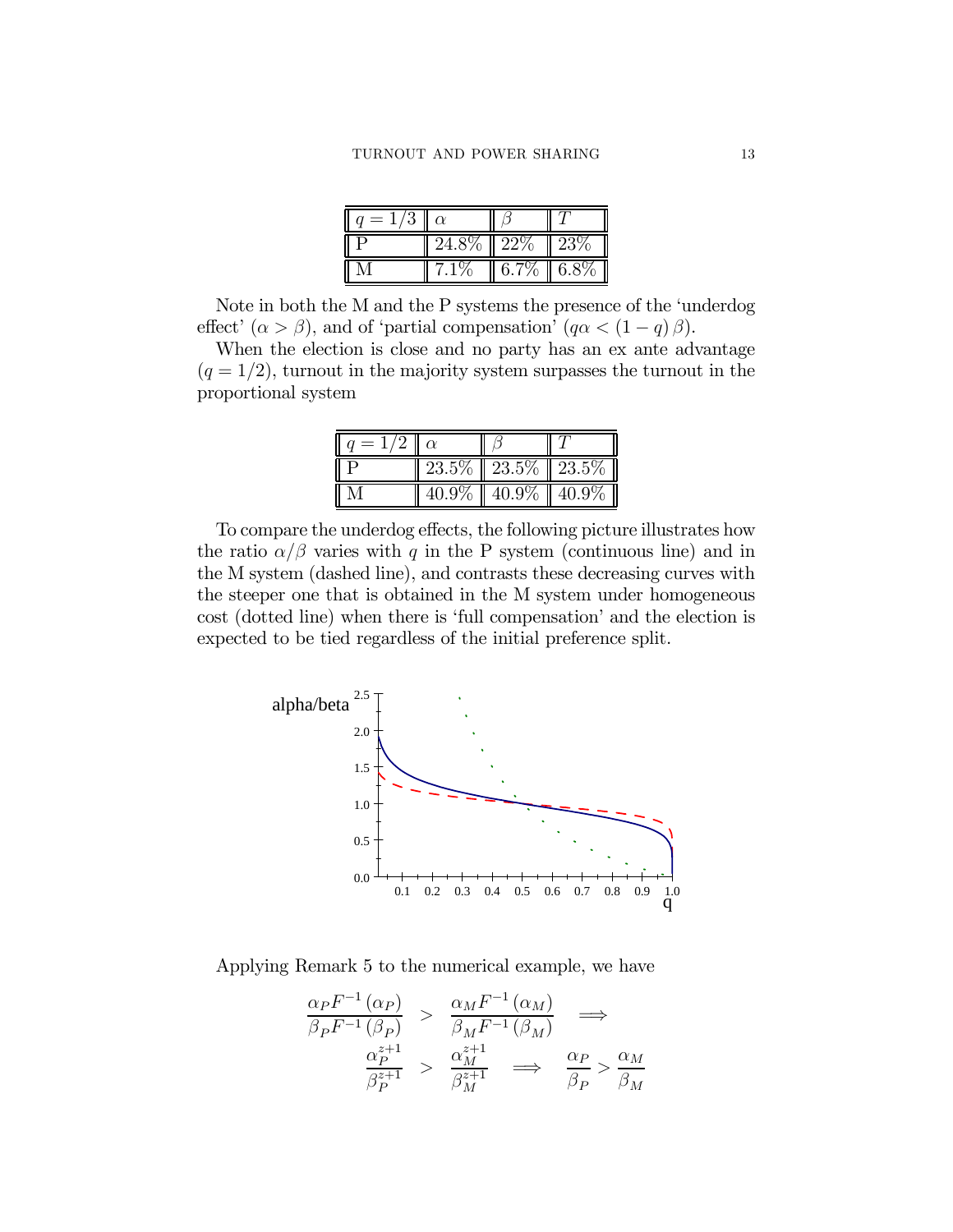so the underdog effect, by this measure, is larger in the P system than in the M system.

Remark 6. In sum, there exist distributions of voting costs such that the underdog effect is higher in a proportional system. On the other hand, the size effect is higher in a proportional system only when the distribution of party supporters is close enough to symmetric.

2.6. Extension to many parties. In this section we explicitly compute the equilibrium in the proportional system with three parties, and for more than three parties the derivations are analogous. The goal is to show that even when a proportional system allows for many parties, like suggested by Duverger hypothesis type arguments, the comparative result in terms of turnout is qualitatively analogous to the one obtained above. Moreover, we obtain a simple comparative statics result within the proportional system, namely that turnout increases in the number of parties.

Define

$$
A := \alpha q_A N, \quad B := \beta q_B N, \quad C := \gamma q_C N
$$
  
with: 
$$
q_A + q_B + q_C = 1
$$

The marginal benefit for party A is:  $B_P^A$  =

$$
\sum_{a=0}^{\infty} \sum_{b=0}^{\infty} \sum_{c=0}^{\infty} \left( \frac{e^{-A}A^a}{a!} \right) \left( \frac{e^{-B}B^b}{b!} \right) \left( \frac{e^{-C}C^c}{c!} \right) \left( \frac{a+1}{a+b+c+1} - \frac{a}{a+b+c} \right)^{10}
$$

Lemma 7. The marginal benefit has the closed form

$$
B_P^A = \left(1 - \frac{A}{A + B + C}\right) \frac{1 - e^{-(A + B + C)}}{A + B + C} + \left(\frac{A}{A + B + C} - \frac{1}{3}\right) e^{-(A + B + C)}
$$

The analog for the parties B or C is straightforward, and we obtain the following result:

**Proposition 8.** (I) The comparison between turnout in the P system and the M system continues to hold even when there are multiple parties in the  $P$  system. (II) If parties are symmetric, turnout in the  $P$  system increases as the number of parties increases.

 $10$ Assume again that if nobody votes, power is shared equally, namely

$$
\frac{a}{a+b+c} = 1/3 \text{ for } a=b=c=0
$$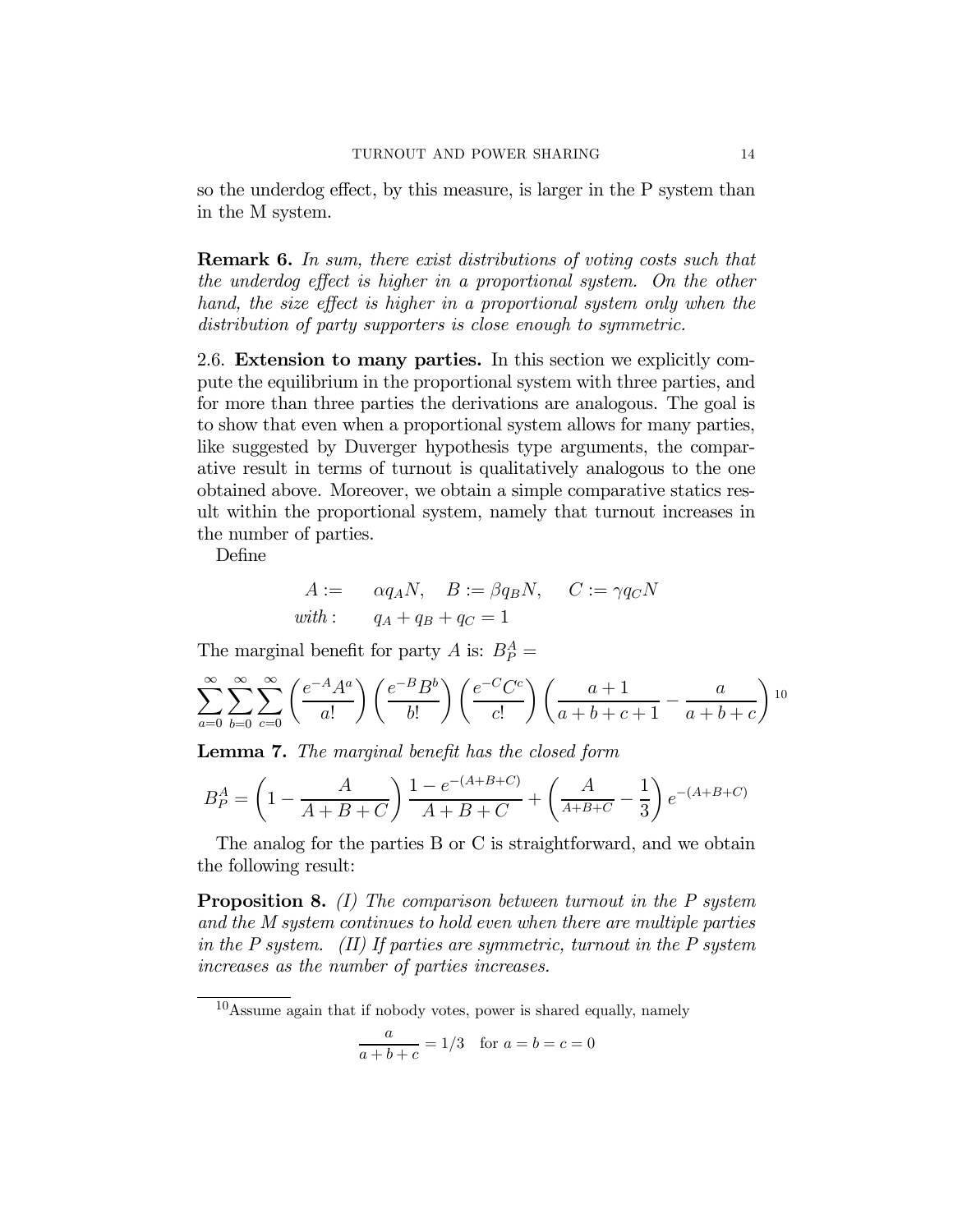The fact that turnout increases with more parties is consistent with the observation that smaller parties obtain a higher turnout. The intuition for this follows from the following two observations. First, fixing the number of votes for the other parties  $z$ , the vote share increase for party A is

$$
\left(\frac{a+1}{a+z+1} - \frac{a}{a+z}\right) = \left(\frac{a^2+a}{z} + 2a + 1 + z\right)^{-1}
$$

which is larger for smaller values of the random variable a. Second, a smaller party (with a smaller  $q_A$ ), assigns in the marginal benefit  $B_P^A$ a larger Poisson weight  $\left(\frac{e^{-A}A^a}{a}\right)$ a!  $\int$  to small values of a.

## 3. Mobilization Model

The pivotal voter model features the well known free riding problem among voters, which makes turnout in a large election be typically small. Since in large elections the turnout is not always small, the free riding problem seems to be overcome in some way.11 Regardless of how this might happen, it is important to know whether the turnout comparisons across electoral systems depend on the presence of this free riding problem, namely on whether the positive externality of voting is internalized or not. To address this question we introduce a voter mobilization model which will allow us to compare turnout across power sharing systems when parties' campaign efforts and spending are able to mobilize and coordinate citizens to go vote. Our goal is to see if we obtain different results from what we obtained in the pivotal voter model where the voting externality is not internalized.

In the rational voter model of participation studied so far, parties play no role. At the opposite extreme, mobilization models simplify the description of voters behavior and focus on parties strategies. In this section we aim to show that our comparative result is robust to the consideration of such mobilization efforts, even though the absolute properties of equilibrium in the two systems are different.

Assume that all voters have a benefit  $G > 0$  from voting for their own preferred party, and voter v votes if and only if  $G \geq c_v$ . Since what matters is the net benefit, let's assume without loss of generality that the benefit  $G$  is constant across citizens and not affected by anything parties can do, whereas the distribution of heterogeneous costs can

 $11$ Economists differ on how this collective action problem is by-passed in an election. For instance, Feddersen and Sandroni (2006) propose the idea that voters are ethical and receive a payoff from doing their duty and voting for their preferred candidate.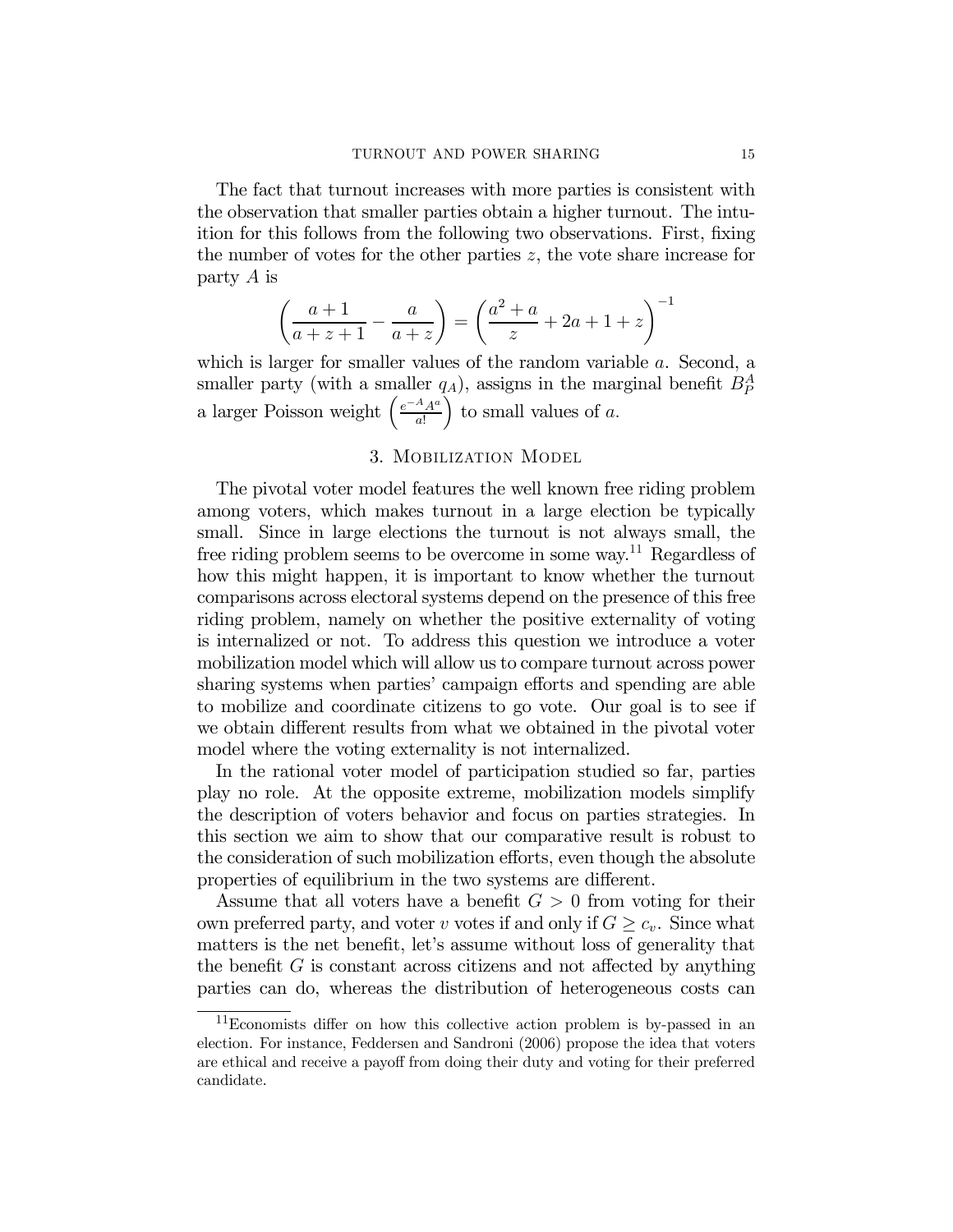be affected by parties' spending.<sup>12</sup> Let us approximate here the large electorate with the unit interval, which is therefore also the support of the distribution of voting costs.

Let the distribution of voting costs among supporters of party  $i$ (known to both parties) be  $F_i(c) = c^{\frac{1}{1+s_i}}$ , with support  $\mathcal{R}_+$ . The variable  $s_i \geq 0$  represents the mobilization spending by party *i*.

Let  $s_A, s_B$  denote the effort/spending/campaigning level by the two parties (spending henceforth), to be determined in equilibrium of a simultaneous move game. Note that without any effort  $(s_i = 0 \forall i)$  the distribution is uniform. The spending costs are  $l_i(s_i)$ , increasing and convex, with  $l_i(0) = l'_i(0) = 0, l'_i(s) > 0 \quad \forall s > 0, \forall i.$ 

For any spending profile s, the vote share for party  $A$  is

(3) 
$$
x(s) = \frac{a(s)}{a(s) + b(s)} = \frac{qG^{\frac{1}{1+s_A}}}{qG^{\frac{1}{1+s_A}} + (1-q)G^{\frac{1}{1+s_B}}}
$$

For each institutional setting  $\gamma$  and vote share x, party A has an expected power share  $P_A^{\gamma}(x)$ , and  $P_B^{\gamma}(x) = 1 - P_A^{\gamma}(x)$ . When choosing it's spending level, each party maximizes the utility function

$$
U_i(s_i, s_{-i}) = P_i^{\gamma}(x(s_i, s_{-i})) - l_i(s_i).
$$

The expected power share function that different parties may have in mind at the time of the spending decision depends on the institutional system: the closer the system is to pure winner-take-all, the steeper the increase of power share when going from a vote share slightly less than  $1/2$  towards the  $1/2$  threshold.<sup>13</sup> On the other hand, the closer the system is to a consensus democracy the closer the power shares will be to be linear in the vote shares. Formally, we can capture this

<sup>12</sup>As argued by Shachar and Nalebuff (1999), "parties decrease the direct cost of voting, for example they organize volunteers to drive people to the polls; they decrease the cost of becoming informed; they increase the cost of not voting by imposing social sanction on those who do not participate." Of course one could equivalently model mobilization efforts by parties as affecting benefits for given costs, saying that aparty's spending makes all it's supporters feel the urgency of the moment, the intensity of the difference between having a ruler of one party or the other, as in Epstein, Morelli and O'Halloran (2009). These two approaches are obviously equivalent conceptually, but in this paper the assumption that mobilization efforts affect primarily the cost side of the equation is more convenient, for reasons that will be clear when both models will have been presented.

<sup>&</sup>lt;sup>13</sup>In a winner-take-all system what matters is having the majority of votes, either because the majority of votes translates into obtaining all the seats in the Parliament, or because having the majority in the Parliament suffices to determine policies, without any concession to the minority party in the Parliament. Hence the expected power share is the probability of being the max party.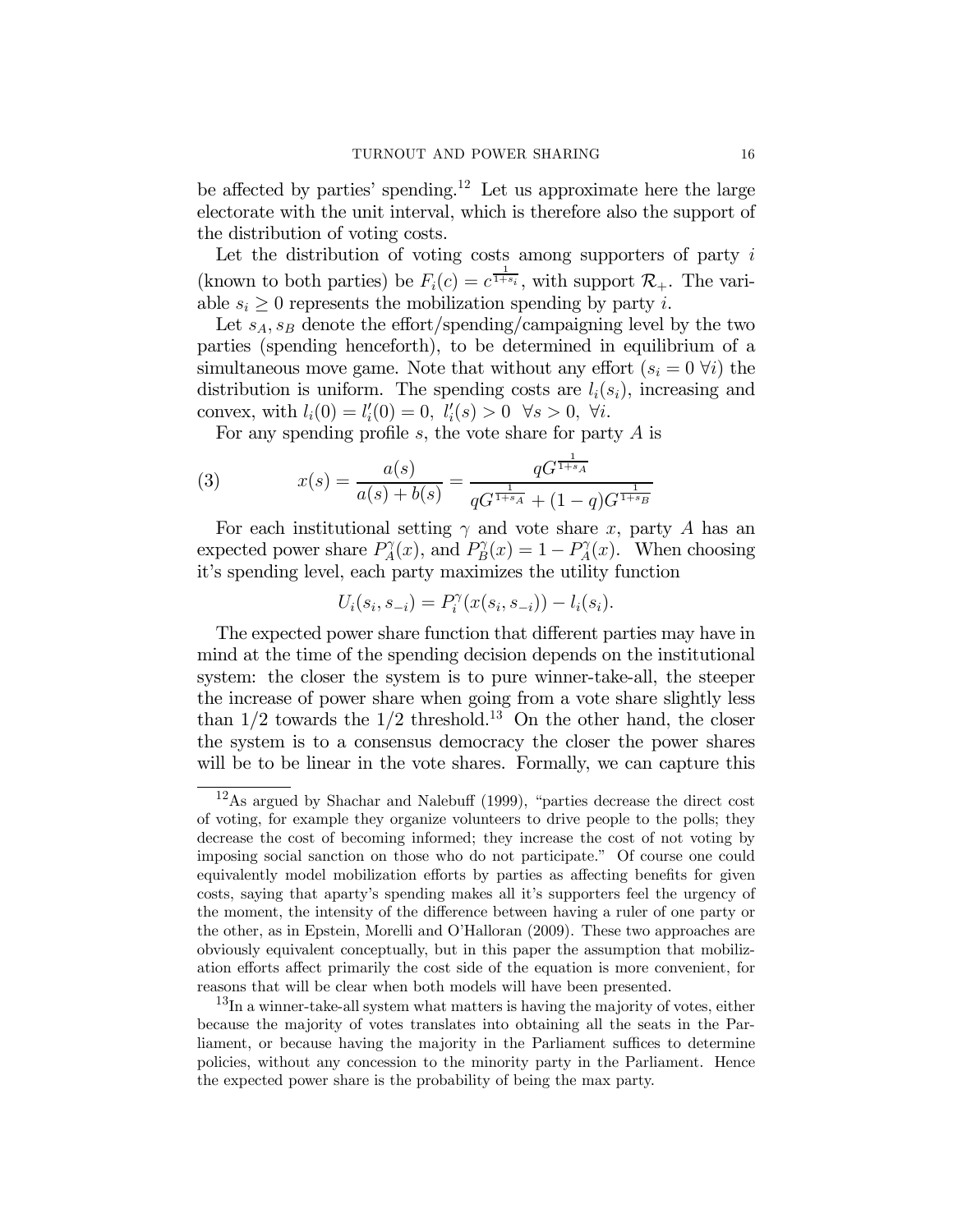institutional determination of power sharing with a simple parameter  $\gamma \geq 1$ 

$$
P_A^{\gamma}(x) = \begin{cases} \frac{1}{2}(2x)^{\gamma} & \text{if } x < 1/2\\ 1 - \frac{1}{2}(2(1-x))^{\gamma} & \text{if } x \ge 1/2 \end{cases}
$$

Below we illustrate the power  $P_A^{\gamma}$  as a function of the vote share x for various power sharing parameters  $\gamma$ , namely  $\gamma = 1$  i.e. the P system (continuous line),  $\gamma = 5$  i.e. approaching the M system (dashed line), and  $\gamma \to \infty$  i.e. a pure M system (dotted line).



Of course we have:  $P_B^{\gamma}(x) = 1 - P_A^{\gamma}(x)$ .<sup>14</sup>

 $U_i(s_i, s_{-i})$  is continuous in  $s_i$  for every  $\gamma \geq 1$ . The best response  $s_i^*(s_{-i})$  is certainly less than  $s_{-i}$  when  $s_{-i}$  goes to infinity; moreover, the best response to  $s_{-i} = 0$  is strictly positive<sup>15</sup> and hence an interior equilibrium must exist for every  $\gamma \geq 1$ .

Given  $q \leq \frac{1}{2}$ , assume that in equilibrium  $x(s^*) \leq 1/2$ , so that we can use just one of the two pieces of the power share function; then the validity of the assumption will be confirmed by the solution, since we prove that in equilibrium the two parties spend equal amounts in mobilization efforts.

**Lemma 9.** The equilibrium spending level  $s = s_A = s_B$  solves

(4) 
$$
l'(s)(1+s)^2 = \frac{\gamma(1-q)(-\ln G)}{2}(2q)^{\gamma}.
$$

<sup>14</sup>Note that if  $\gamma = 1$  then power is linearly increasing in the vote share, whereas if  $\gamma \to \infty$  the institutional system is winner take all.

<sup>15</sup>This is because it can be shown that the marginal utility of spending at 0,0 is

$$
-\ln G * \gamma q (1-q) (2(1-q))^{\gamma -1} > 0.
$$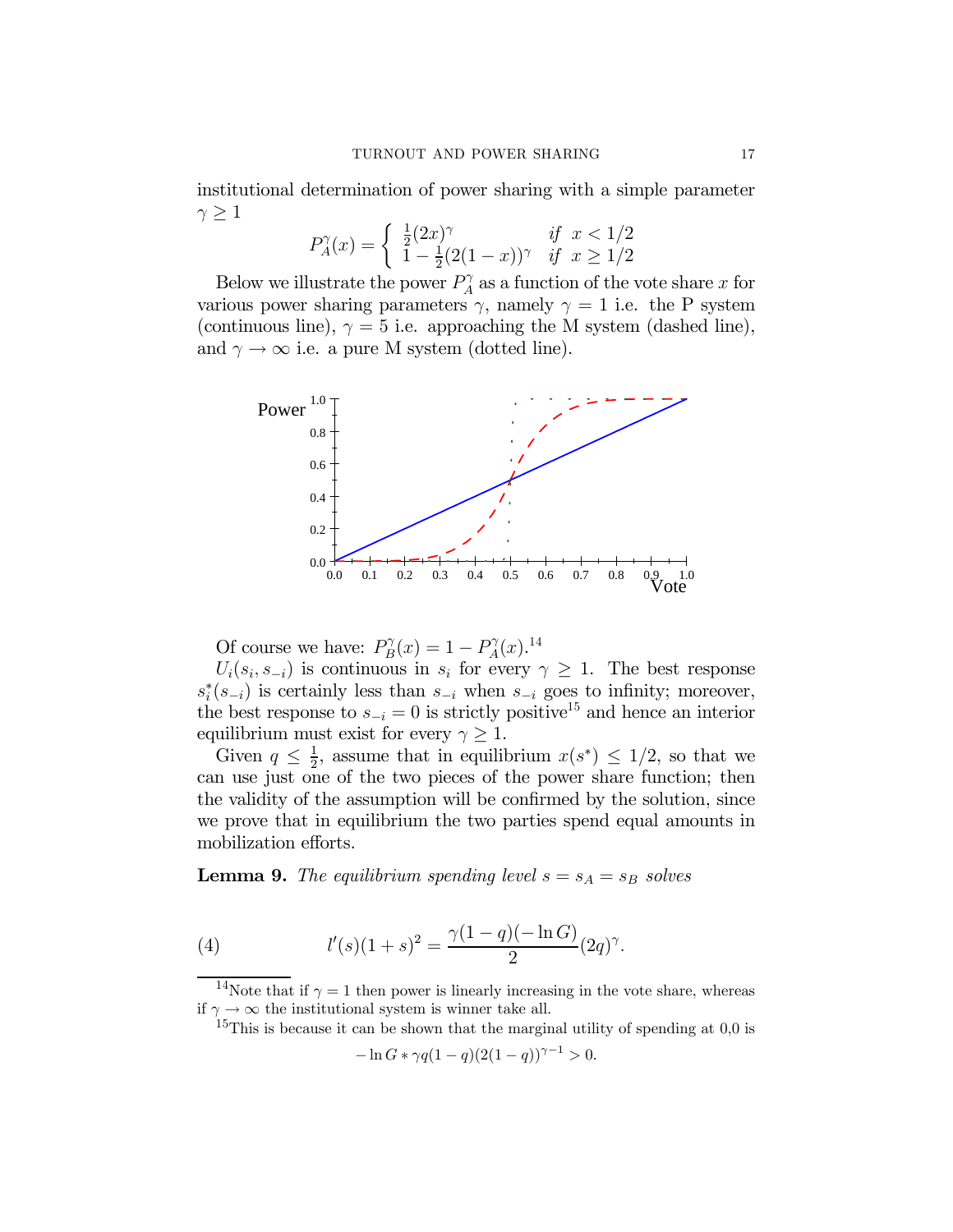Having solved for the equilibrium spending level for every  $q$  and every  $\gamma \geq 1$ , it is possible to compute turnout, and we can conclude that

**Proposition 10.** (I) There exists  $\hat{q} \in (0, 1/2)$  such that for every  $q \in (\hat{q}, 1/2)$  turnout is maximal for some intermediate  $\gamma^*(q) > 1$ ;

(II) When  $q = 1/2$  turnout is strictly increasing in  $\gamma$ ;  $\gamma^*(q)$  converges to infinity as q converges to  $1/2$ ;

(III) On the other hand, turnout is maximal with  $\gamma = 1$  for every  $q < \hat{q}$ .

Proposition 10 implies that if we compare turnout for  $\gamma = 1$  (pure proportionality) and a high  $\gamma$  that approximates a winner take all system, the result depends crucially on how close the election is expected to be:

Corollary 11. There exists  $q^* \in (\hat{q}, 1/2)$  such that turnout is higher with a winner take all system than with a pure proportional system if and only if  $q>q^*$ .

This result is also displayed in the picture below which represents party spending as a function of the closeness of the election q for  $\gamma = 1$ , i.e. the P system (continuous line), and for  $\gamma = 5$ , i.e. approximating the M system (dashed line).



We can see that this result is very similar to the main comparative result obtained in the rational voter model.

A few words about the choice of specific functional forms: (1) All the above results of the mobilization model are robust to changes in the specific functional form of the power function. For example, it is possible to check that if we used a power function similar to a contest success function typically employed in the contest literature (see e.g.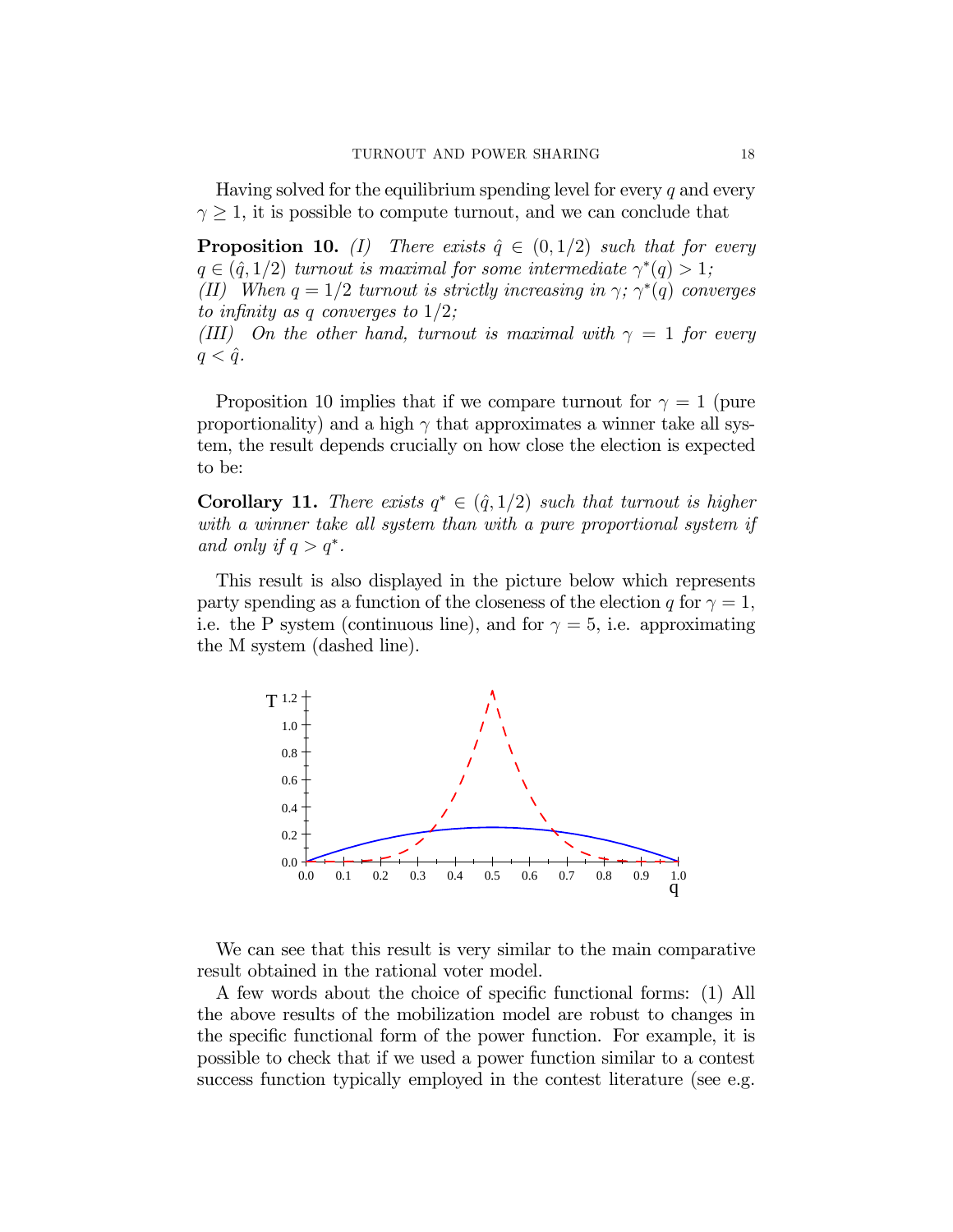Hirschleifer (1989)), the qualitative results would be unchanged.<sup>16</sup> (2) The choice of functional form for the distribution of costs of voting could also be changed to many others, but we chose this because it also works well for computational purposes in the rational voter model, as shown in example 1.

# 4. Concluding Remarks and Directions for Future **RESEARCH**

In this paper we have shown that turnout of rational voters, for given distributions of partisan voters and voting costs, depends on the degree of proportionality of influence in the institutional system in the same way as when the turnout is mostly determined by mobilization efforts by parties. In both models, we have shown that turnout is higher in a winner take all system if the initial distribution of partisan voters is symmetric, whereas a more proportional system induces higher turnout otherwise. We have been able to compare underdog effect and size effect for relevant parameter values, and all the comparative results extend to the case in which a proportional system induces the existence of many parties.

We emphasize that our results do not need to invoke any of the standard arguments made about proportional representation, like fairness and representation reasons for turning out.<sup>17</sup> The interaction effect of proportionality of influence and closeness of elections can be explained purely on the basis of rational calculus.

Even though the number of parties is exogenous in the paper, the fact that the comparative results in terms of turnout do not depend on the number of parties under the P system is reassuring, and makes the (hard) extension to endogenous party formation perhaps unnecessary. In light of the robustness results on the number of parties, even the extension to a multistage game in which the parties play some kind of legislative bargaining game after the election is not likely to generate any significant difference in terms of our main comparative results.

One theoretical extension that instead we aim to pursue is the following: what happens if we combine the two models we have studied? To be specific, what happens if we assume that when parties choose

<sup>16</sup>We prefer our formulation because it is a mapping from the vote share to the power share, whereas the contest function is not.

<sup>&</sup>lt;sup>17</sup>For example, Jackman (1987) argued that "minor parties find it difficult to get their candidates elected in highly disproportional systems as their supporters may feel that their votes will be wasted and as a result may be inclined to abstain. PR is a fairer system and where people feel less alienated and are thus more inclined to vote." Our formal results do not need to invoke fairness or representation.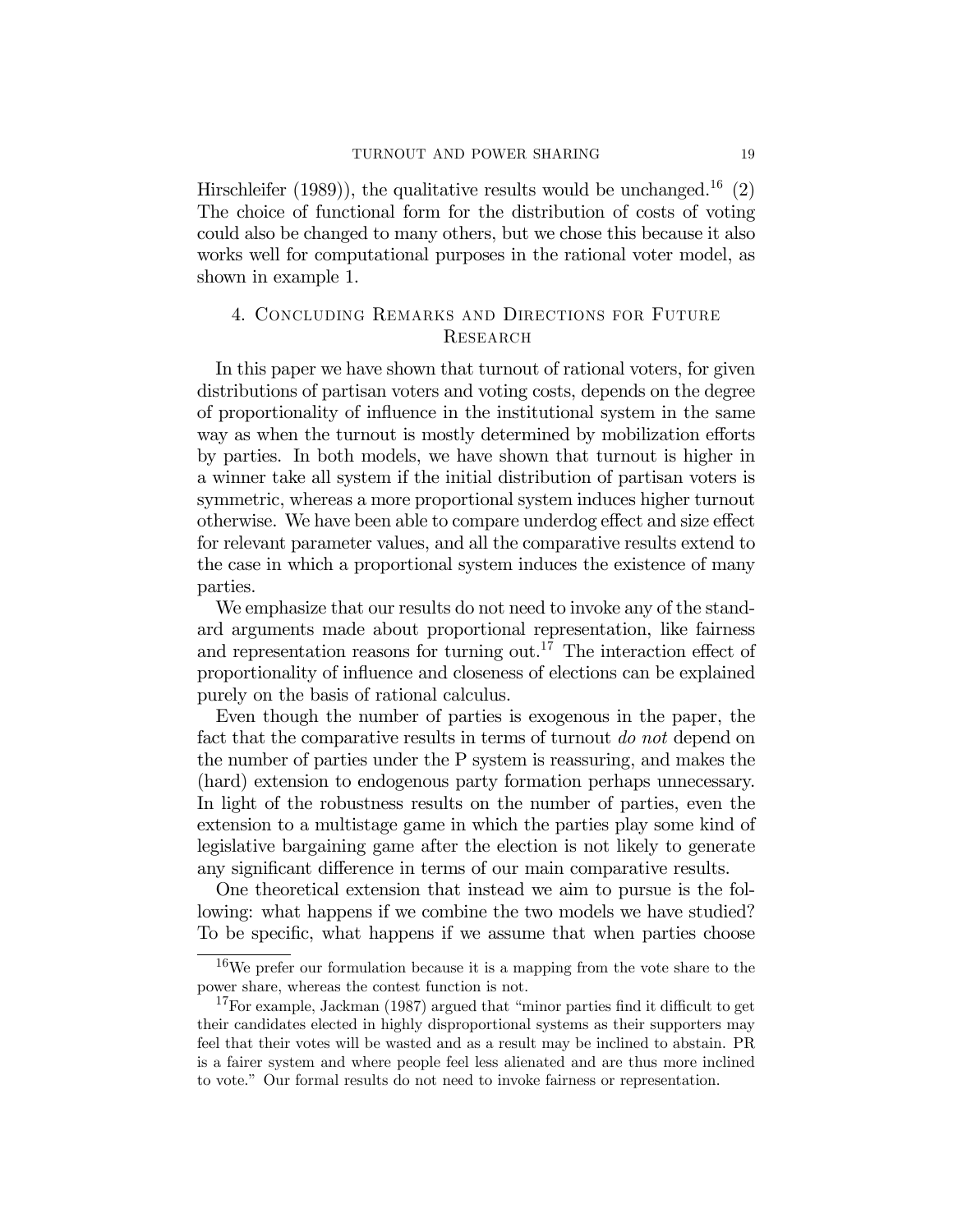their mobilization strategies they expect voters to compute their benefit of voting rationally as a function of the first stage mobilization efforts, rather than assuming a fixed benefit of voting? Could the equal spending result of the mobilization model be robust to this extension, or should we expect a change in some direction? In other words, when voters and parties are all players in the game, are their strategies complements or substitutes in the determination of turnout, given that when they are studied in isolation they determine the same comparative result?

Another theoretical question for future research is about mixed systems. Even though the comparison between the two extreme institutional systems is the same in the models considered here, it is possible, for some distributions of partisan voters, that turnout is maximal for some intermediate degree of proportionality of influence. This is definitely the case in the mobilization model, as one can see from proposition 5, but it has not been technically feasible to verify this possibility in the rational voter model. For the results to determine precise testable predictions it would be nice to characterize turnout incentives in mixed systems, because if the mapping from the degree of proportionality of influence to turnout is non monotonic, then we have to separate the prediction for close elections from that for asymmetric elections, since the expected sign of the coefficient of the proportionality variable depends on the initial conditions.

Beside the intrinsic value of the theoretical results, the findings of this paper could be useful for future empirical as well as experimental research. For example, if one focuses on voting rules, the empirical evidence on turnout in national elections (see e.g. Powell (1980, 1986), Crewe (1981), Jackman (1987) and Jackman and Miller (1995), Blais and Carthy (1990) and Franklin (1996)) all conclude that, everything else being equal, turnout is lower in plurality and majority elections than under Proportional Representation.<sup>18</sup> On the other hand, experimental evidence (see Schram and Sonnemans (1996)) display the opposite finding. We have shown that these seemingly inconsistent findings are instead perfectly reconcilable, since the experimental design employed symmetry in the number of supporters for different parties the case in which indeed we have shown that we should expect higher

<sup>&</sup>lt;sup>18</sup>The standard caveat is that cross sectional studies are not to be considered conclusive evidence, because of the small sample size and few data points, cultural and idiosyncratic characteristics that are difficult to control for, as emphasized in Acemoglu (2005).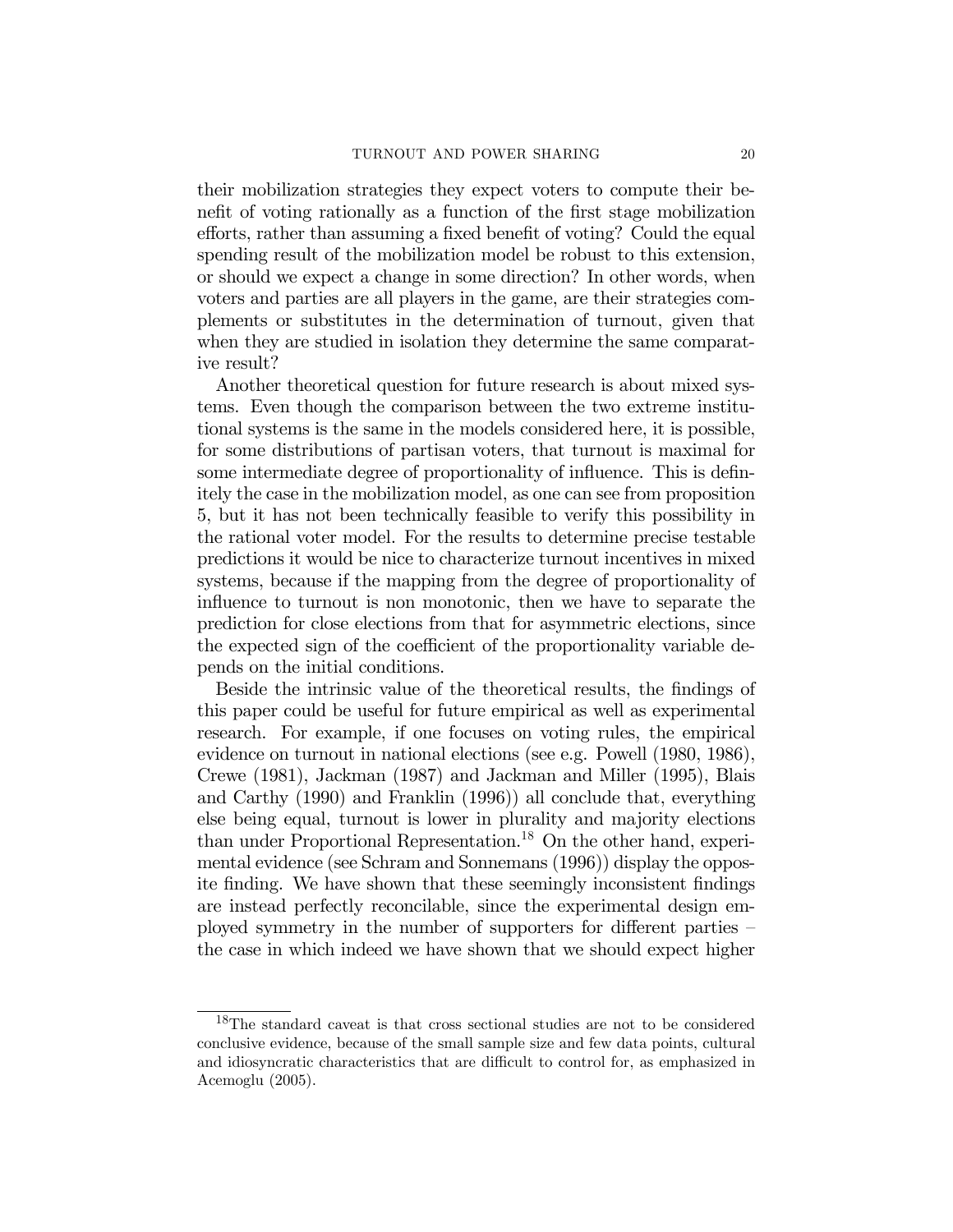turnout under a winner take all system. Future experimental investigations should employ different treatments, allowing for the possibility of asymmetric distributions of partisan supporters and varying the degree of power proportionality. Similarly, we believe that the empirical analysis should be extended beyond electoral rules, since there are many other institutional details that affect the degree of proportionality of power as a function of the allocations of seats determined by the vote shares and the electoral formula. Finally, even the prediction that turnout should increase in the number of parties could be tested experimentally as well as on the existing field data.

### Appendix

*Proof of Proposition 1.* Myerson's approximation for N large gives the following indifference conditions for the types with cost at the threshold  $(c_{\alpha} = F^{-1}(\alpha), c_{\beta} = F^{-1}(\beta))$ 

$$
B_M^A \simeq \frac{e^{-N(h-g)^2}}{\sqrt{N}} \frac{g+h}{4\sqrt{\pi}\sqrt{hg}} \frac{1}{g} = F^{-1}(\alpha)
$$
  

$$
B_M^B \simeq \frac{e^{-N(h-g)^2}}{\sqrt{N}} \frac{g+h}{4\sqrt{\pi}\sqrt{hg}} \frac{1}{h} = F^{-1}(\beta)
$$

where we defined

$$
g := \sqrt{q\alpha}, \quad h := \sqrt{\left(1 - q\right)\beta_M\left(\alpha\right)}
$$

The above system yields

$$
\sqrt{q\alpha}F^{-1}(\alpha) = \sqrt{(1-q)\beta}F^{-1}(\beta)
$$

Since the function  $\sqrt{\alpha}F^{-1}(\alpha)$  is increasing we can define the function

$$
\beta := \beta_M(\alpha)
$$

where  $\beta_M : [0, 1] \longrightarrow [0, 1]$  is an increasing and differentiable function with  $\beta_M(0) = 0$ . The system is reduced to a single equation

$$
B_M^A(\alpha, \beta_M(\alpha)) = F^{-1}(\alpha),
$$

We now show existence of a solution to the above equation by showing that the two continuous functions on either side must cross at least once.

Assume wlog  $q < 1/2$ . We have

$$
\alpha \in (0, 1] \quad \Longrightarrow \quad g < h
$$

and for any fixed  $N$ , we have

$$
\lim_{\alpha \to 0} \frac{e^{-N(h-g)^2}}{\sqrt{N}} \frac{g+h}{4\sqrt{\pi}\sqrt{hg}} \frac{1}{g} > \lim_{\alpha \to 0} \frac{e^{-N(h-g)^2}}{\sqrt{N}} \frac{2}{4\sqrt{\pi}\sqrt{hg}} = \infty
$$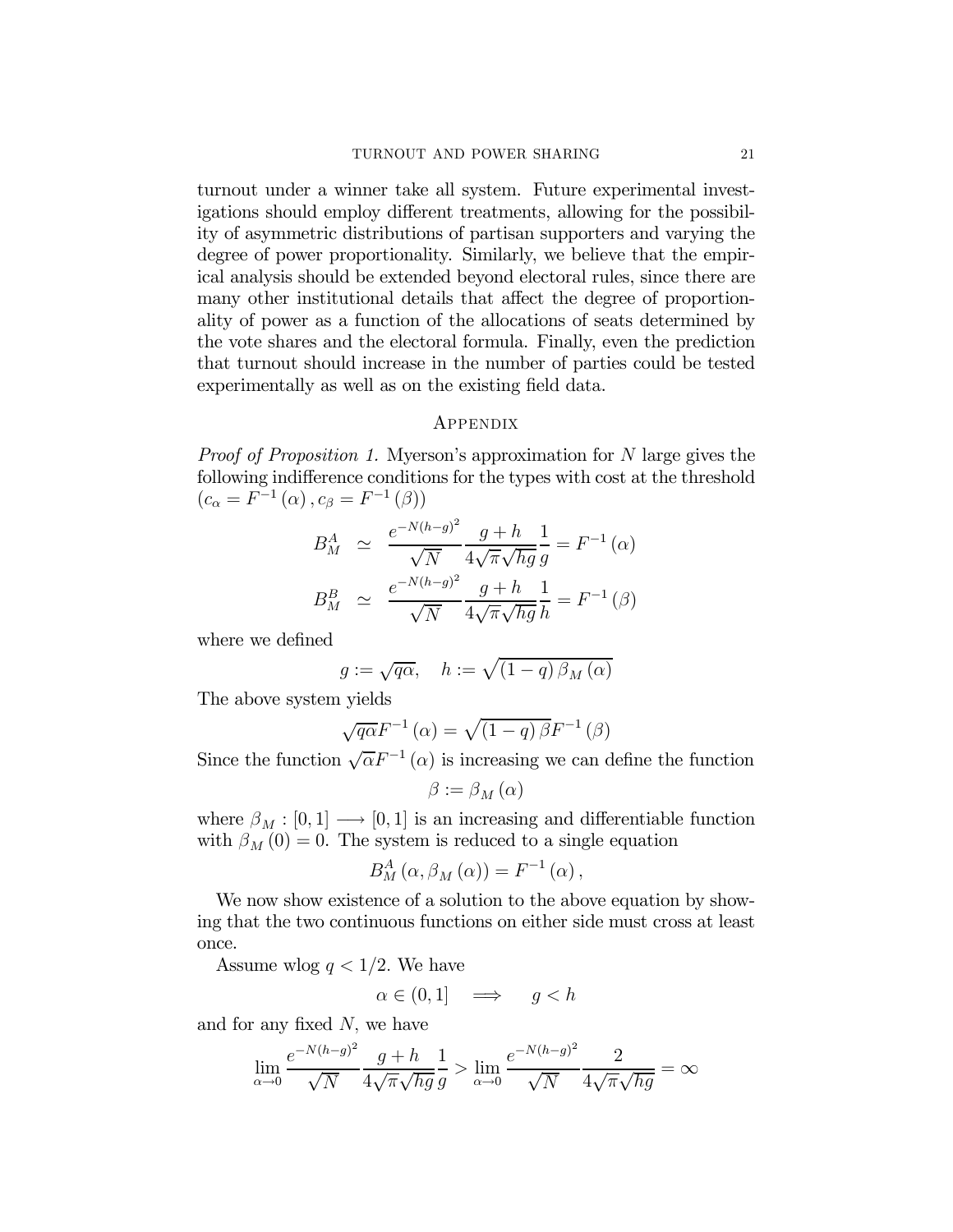For  $\alpha = 1$  we have  $h > g = \sqrt{q}$ , so for all N above a certain value we have

$$
\frac{e^{-N(h-g)^2}}{\sqrt{N}} \left( \frac{g+h}{4\sqrt{\pi}\sqrt{gh}} \frac{1}{g} \right) < 1
$$

which proves existence of a solution, because  $F^{-1}(\alpha)$  is increasing and  $F^{-1}(1) = 1.$ 

For uniqueness we need to show that the  $B_M^A$  is decreasing in  $\alpha$ , namely that the following quantity is negative

$$
\frac{d}{dg} \left( \frac{e^{-N(h-g)^2}}{\sqrt{N}} \frac{g+h}{4\sqrt{\pi}g\sqrt{hb}} \right) =
$$
\n
$$
= \frac{e^{-N(h-g)^2}}{\sqrt{N}} \left( -2N(h-g) \frac{d(h-g)}{dh} \frac{g+h}{4\sqrt{\pi}g\sqrt{gh}} + \frac{d}{dh} \left( \frac{g+h}{4\sqrt{\pi}g\sqrt{gh}} \right) \right)
$$
\nFor large *N* this derivative will be positive if and only if

For large N this derivative will be negative if and only if

$$
\frac{d\left( h - g \right)}{da} = \frac{\sqrt{1 - q}}{\sqrt{q}} \frac{d\beta'}{d\alpha'} - 1 > 0
$$

where we defined

$$
\beta' : = \sqrt{\beta}, \quad \alpha' := \sqrt{\alpha}
$$
  

$$
G(\alpha') : = \alpha' F^{-1} ((\alpha')^2) = \sqrt{\alpha} F^{-1} (\alpha)
$$

we have

$$
\left(\sqrt{1-q}\right)G\left(\beta'\right) = \left(\sqrt{q}\right)G\left(\alpha'\right) \quad \Longrightarrow \quad \frac{\sqrt{1-q}}{\sqrt{q}}\frac{d\beta'}{d\alpha'} = \frac{G'\left(\alpha'\right)}{G'\left(\beta'\right)}
$$

So we need  $G'$  to be increasing

$$
G'(\alpha') = \frac{d}{d\alpha} \left( \sqrt{\alpha} F^{-1}(\alpha) \right) \frac{d\alpha}{d\alpha'} = 2 \frac{d}{d\alpha} \left( \alpha F^{-1}(\alpha) \right)
$$

so it suffices for  $\alpha F^{-1}(\alpha)$  to be weakly convex, so it suffices to have  $F(\alpha)$  weakly concave.

As for the size effect, note that the marginal benefit side  $B_P^A$  decreases with N for all  $\alpha$  while the cost side remains unchanged. Hence by the implicit function theorem as we increase N we have lower  $\alpha$  which implies lower  $\beta$  and in turn lower turnout, formally

$$
0 = \frac{d\left(B_M^A - F^{-1}\right)}{d\alpha} \frac{d\alpha}{dN} + \frac{d\left(B_M^A - F^{-1}\right)}{dN}
$$

$$
\frac{d\alpha}{dN} = -\frac{\frac{dB_M^A}{dN}}{\frac{d\left(B_M^A - F^{-1}\right)}{d\alpha}} < 0 \implies \frac{d\beta}{dN} < 0 \implies \frac{dT_M}{dN} < 0
$$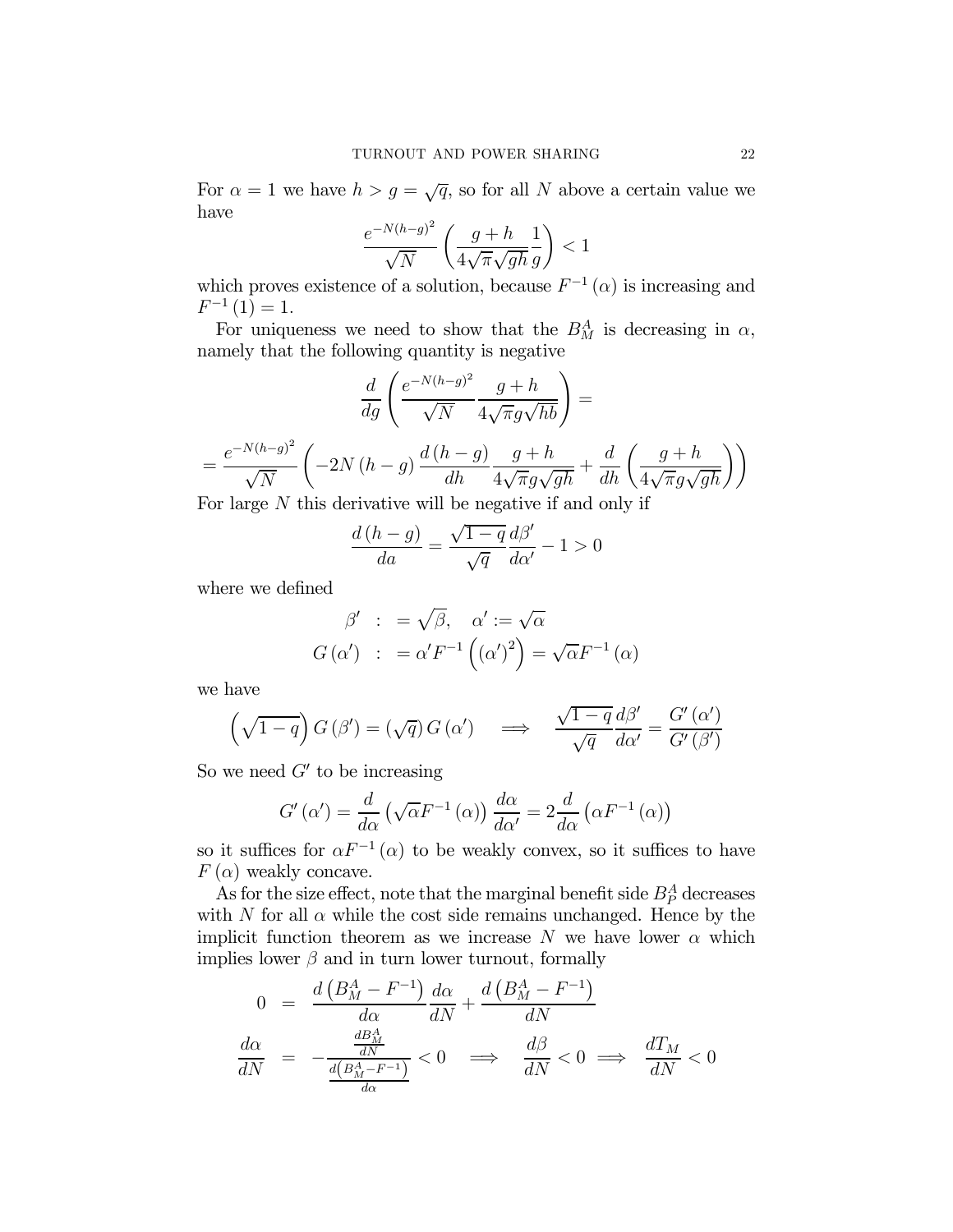The underdog effect is immediate, as  $F^{-1}$  is increasing

$$
q\alpha \left(F^{-1}(\alpha)\right)^2 = (1-q)\beta \left(F^{-1}(\beta)\right)^2
$$
  
 
$$
q < 1/2 \iff \alpha > \beta, \quad q\alpha < (1-q)\beta
$$

*Proof of Lemma 2.* For given  $(\alpha, \beta)$  call the expected number of voters for each party  $R := qN\alpha$ ,  $S := (1 - q)N\beta$ , we have

$$
B_P^A = e^{-R-S} \sum_{a=0}^{\infty} \sum_{b=0}^{\infty} \left( \frac{R^a}{a!} \right) \left( \frac{S^b}{b!} \right) \left( \frac{a+1}{a+b+1} - \frac{a}{a+b} \right)
$$

By differentiating and integrating the summands and inverting the series and integral operators we have

$$
\sum_{b=0}^{\infty} \frac{S^b}{b!} \frac{a}{a+b} = \frac{a}{S^a} \sum_{b=0}^{\infty} \int_0^S \frac{d}{dr} \left( \frac{1}{b!} \frac{r^{a+b}}{a+b} \right) dr = \frac{a}{S^a} \int_0^S \sum_{b=0}^{\infty} \left( \frac{1}{b!} r^{a+b-1} \right) dr
$$

$$
= \begin{cases} \frac{a}{S^a} \int_0^S r^{a-1} e^r dr & \text{for } a \ge 1\\ 1/2 & \text{for } a = 0 \end{cases}
$$

and

$$
\sum_{b=0}^{\infty} \frac{S^b}{b!} \frac{a+1}{a+b+1} = \frac{a+1}{S^{a+1}} \int_0^S r^a e^r dr
$$

By inverting the series and integral operators again in the series over a, we have

$$
B_P^A = e^{-R-S} \left( \sum_{a=0}^{\infty} \frac{R^a}{a!} \left( \frac{a+1}{S^{a+1}} \int_0^S r^a e^r dr \right) - \sum_{a=1}^{\infty} \frac{R^a}{a!} \left( \frac{a}{S^a} \int_0^S r^{a-1} e^r dr \right) - \frac{1}{2} \right)
$$
  
\n
$$
= e^{-R-S} \left( \int_0^S \left( \frac{1}{S} \left( \sum_{a=0}^{\infty} \frac{\left( \frac{R}{S}r \right)^a}{a!} + \sum_{a=1}^{\infty} \frac{\left( \frac{R}{S}r \right)^a}{\left( a-1 \right)!} \right) \right) e^r dr - \frac{1}{2} \right)
$$
  
\n
$$
= e^{-R-S} \left( \frac{1}{S^2} \int_0^S e^{(1+\frac{R}{S})r} (S - RS + Rr) dr - \frac{1}{2} \right)
$$
  
\n
$$
= e^{-R-S} \left( \frac{1-R}{S} \left( \frac{e^{S+R}-1}{\left( 1+\frac{R}{S} \right)} \right) + \frac{R}{S^2 \left( 1+\frac{R}{S} \right)^2} \int_0^{S+R} e^r r dr - \frac{1}{2} \right)
$$
  
\n
$$
= \frac{S}{(R+S)^2} - \frac{e^{-(R+S)}S^2 - R^2 + S}{(R+S)^2}
$$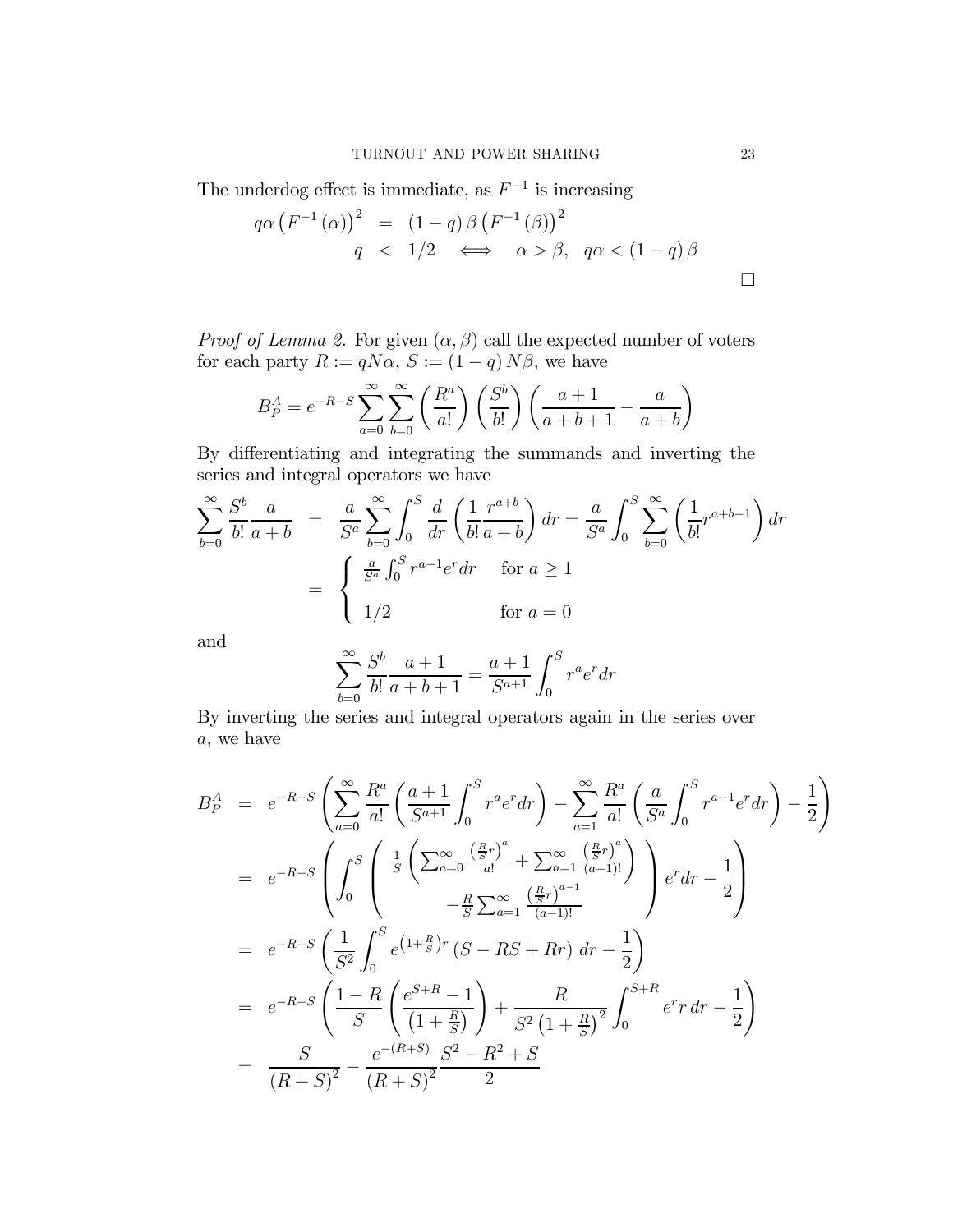and by symmetry

$$
B_P^B(R, S) = B_P^A(S, R)
$$

Proof of Proposition 3. We want to show first that NT diverges as N diverges. For every  $\alpha > 0$  and  $\beta > 0$ , as  $N \to \infty$  both  $B_P^A$  and  $B_P^B$  tend to zero. Hence, the cost side of the equation shows that the only possible solution to the system  $(B_P^A = F^{-1}(\alpha), B_P^B = F^{-1}(\beta)$  as  $N \to \infty$  is  $(\alpha = 0, \beta = 0)$ . Summing the two equations of the P system we have

$$
\frac{1}{NT}\left(1 - \frac{e^{-NT}}{2}\right) = F^{-1}(\alpha) + F^{-1}(\beta)
$$

Since the RHS goes to zero the LHS will too, which means that NT must go to infinity.

In sum for N large, since the exponential terms  $e^{-NT}$  vanish faster than the hyperbolic terms, the system approximates to

$$
\frac{(1-q)\beta}{NT^2} = F^{-1}(\alpha), \quad \frac{q\alpha}{NT^2} = F^{-1}(\beta)
$$

which yields

$$
q\alpha F^{-1}(\alpha) = (1-q)\beta F^{-1}(\beta)
$$
  
 
$$
q < 1/2 \iff \alpha > \beta
$$

Since the function  $\alpha F^{-1}(\alpha)$  is increasing we can define

$$
\beta := \beta_P(\alpha)
$$

where  $\beta_P(\alpha) : [0,1] \longrightarrow [0,1]$  is an increasing differentiable function with  $\beta_P(0) = 0$ . We now reduced the P system to one equation

$$
B_P^A := \frac{(1-q)\,\beta_P\left(\alpha\right)}{NT^2} = F^{-1}\left(\alpha\right)
$$

We now show has one and only one solution.

The cost side  $F^{-1}(\alpha)$  is increasing from 0 to 1. Uniqueness comes from the fact that the benefit side decreases in  $\alpha$  as its derivative is proportional to

$$
\frac{\partial B_P^A}{\partial \alpha} \propto [\beta'_P(\alpha) (q\alpha + (1-q)\beta_P(\alpha)) - 2\beta_P(\alpha) (q + (1-q)\beta'_P(\alpha))]
$$
  
= -[((1-q)\beta - q\alpha)\beta'\_P(\alpha) + 2q\beta\_P(\alpha)] < 0

as

$$
\alpha > \beta \quad \Longrightarrow \quad q\alpha < q\alpha \frac{F^{-1}(\alpha)}{F^{-1}(\beta)} = (1 - q)\beta
$$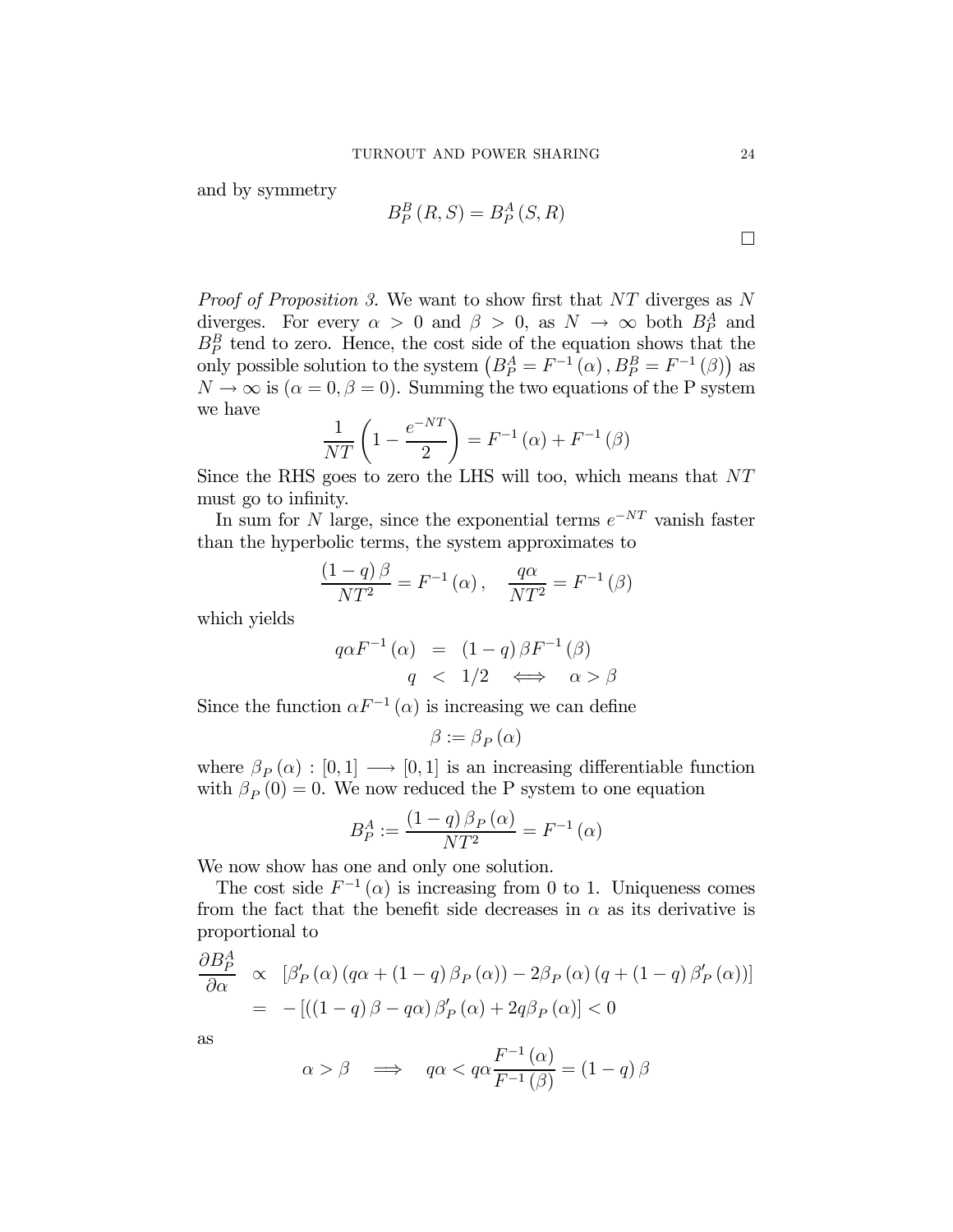Existence comes form the fact that for  $\alpha$  approaching zero the benefit diverges as for any fixed  $N$  we have

$$
\lim_{\alpha \to 0} \frac{1}{N} \frac{(1-q)\beta_P(\alpha)}{(q\alpha + (1-q)\beta_P(\alpha))^2} > \lim_{\alpha \to 0} \frac{1}{N} \frac{(1-q)\beta_P}{\alpha} = \infty
$$

because

$$
\lim_{\alpha \to 0} \frac{\beta_P}{\alpha} = \lim_{\alpha \to 0} \frac{q}{1 - q} \frac{F^{-1}(\alpha)}{F^{-1}(\beta_P)} > \frac{q}{1 - q} > 0
$$

and for  $\alpha = 1$  we have eventually (i.e. for all N above a certain value),

$$
\frac{1}{N} \left( \frac{(1-q)\,\beta_P\,(1)}{(q + (1-q)\,\beta_P\,(1))^2} \right) < F^{-1} \,(1) = 1
$$

Hence a unique solution  $(\alpha_P, \beta_P(\alpha_P))$  exists for the equilibrium problem.

The proofs for the size effect and the underdog effect are analogous to the ones obtained in the M system.  $\Box$ 

*Proof of Proposition 4.* Assuming the cost side  $F^{-1}(\alpha)$  is the same in the two systems, it suffices to show that the benefit sides of the equations determining the equilibrium  $\alpha$  are ranked.

For any  $q \neq 1/2$  we need to show that eventually (i.e. for any N above a given  $\overline{N}$  we have

$$
B_M^A(\alpha, \beta_M(\alpha)) < B_P^A(\alpha, \beta_P(\alpha)), \quad \text{for all } \alpha \in (0, 1]
$$

namely

$$
\frac{e^{-N\left(\sqrt{q\alpha}-\sqrt{\left(1-q\right)\beta_{M}}\right)^{2}}}{\sqrt{N}}\left(\frac{\sqrt{q\alpha}+\sqrt{\left(1-q\right)\beta_{M}}}{4\sqrt{\pi}\left(q\left(1-q\right)\alpha\beta_{M}\right)^{1/4}}\right)\frac{1}{\sqrt{q\alpha}}<\frac{1}{N}\frac{\left(1-q\right)\beta_{P}}{\left(q\alpha+\left(1-q\right)\beta_{P}\right)^{2}}
$$

Rearranging we have

$$
e^{-N\left(\sqrt{q\alpha}-\sqrt{(1-q)\beta_M}\right)^2}\sqrt{N} < \frac{\left(1-q\right)\beta_P}{\left(q\alpha+\left(1-q\right)\beta_P\right)^2}\left(\frac{\sqrt{q\alpha}+\sqrt{(1-q)\beta_M}}{4\sqrt{\pi}\left(q\left(1-q\right)\alpha\beta_M\right)^{1/4}}\frac{1}{\sqrt{q\alpha}}\right)^{-1}
$$

which is satisfied as LHS above converges to zero, whereas the RHS is a positive constant for all  $\alpha \in (0,1]$  because

$$
\alpha \in (0,1] \implies \beta_P \in (0,1], \beta_M \in (0,1]
$$
  

$$
q \neq 1/2 \implies \sqrt{q\alpha} \neq \sqrt{(1-q)\beta_M(\alpha)}
$$

Hence, for any eventually we have

$$
q \neq 1/2 \quad \implies \quad \alpha_M < \alpha_P
$$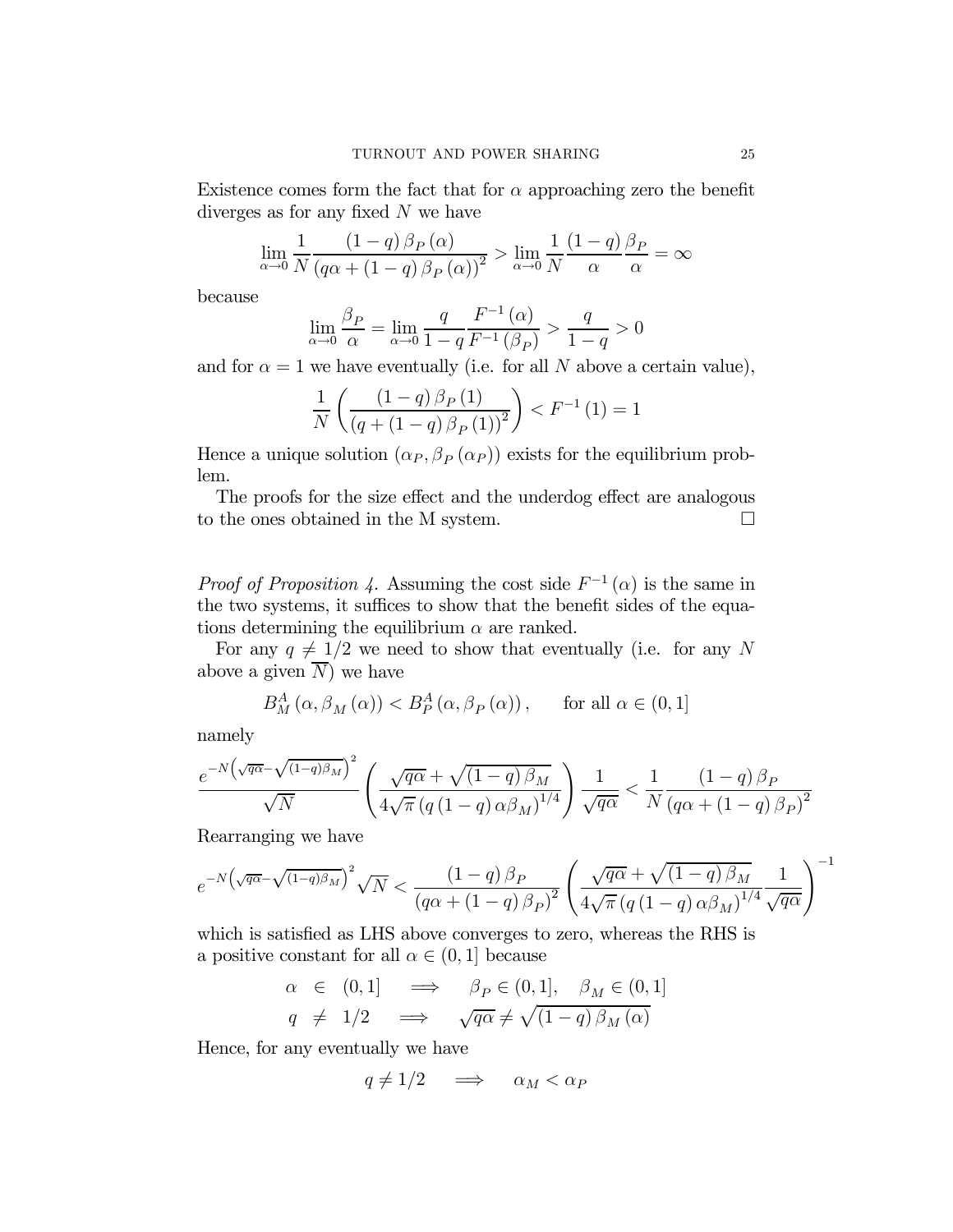The symmetry property  $\beta(q) = \alpha(1-q)$  (which holds in both the M and P systems) implies

$$
q \neq 1/2 \quad \implies \quad \beta_M < \beta_P
$$

hence

$$
q \neq 1/2 \quad \implies \quad T_M < T_P
$$

For  $q = 1/2$  we have  $\alpha = \beta$  in both P and M systems. We need to show that eventually

$$
B_M^A > B_P^A, \quad \alpha \in (0, 1]
$$

namely

$$
\frac{1}{\sqrt{N}} \left( \frac{2\sqrt{q\alpha}}{4\sqrt{\pi}} \right) \frac{1}{q\alpha} > \frac{1}{N} \left( \frac{q\alpha}{2 \left( 2q\alpha \right)^2} \right)
$$

Rearranging we have

$$
\sqrt{N}\left(\frac{1}{2\sqrt{\pi}\sqrt{q\alpha}}\right) > \left(\frac{1}{8q\alpha}\right)
$$

which is satisfied as the RHS is a positive constant and the LHS increases to infinity. Hence

$$
q = 1/2 \quad \implies \quad \alpha_M > \alpha_P \quad \implies \quad T_M > T_P
$$

Proof of Remark 5. Given that for the M system we have

$$
q\alpha_M\left(F^{-1}\left(\alpha_M\right)\right)^2=\left(1-q\right)\beta_M\left(F^{-1}\left(\beta_M\right)\right)^2
$$

and for the P system we have

$$
q\alpha_P\left(F^{-1}\left(\alpha_P\right)\right) = \left(1-q\right)\beta_P\left(F^{-1}\left(\beta_P\right)\right)
$$

then, we obtain the result

$$
\frac{1-q}{q} = \frac{\alpha_P (F^{-1} (\alpha_P))}{\beta_P (F^{-1} (\beta_P))} = \frac{\alpha_M (F^{-1} (\alpha_M))^2}{\beta_M (F^{-1} (\beta_M))^2} > \frac{\alpha_M F^{-1} (\alpha_M)}{\beta_M F^{-1} (\beta_M)}
$$

because wlog  $q < 1/2$  implies that

$$
\alpha_M > \beta_M
$$

and since  $F^{-1}$  is increasing we have

$$
\frac{F^{-1}(\alpha_M)}{F^{-1}(\beta_M)} > 1
$$

¤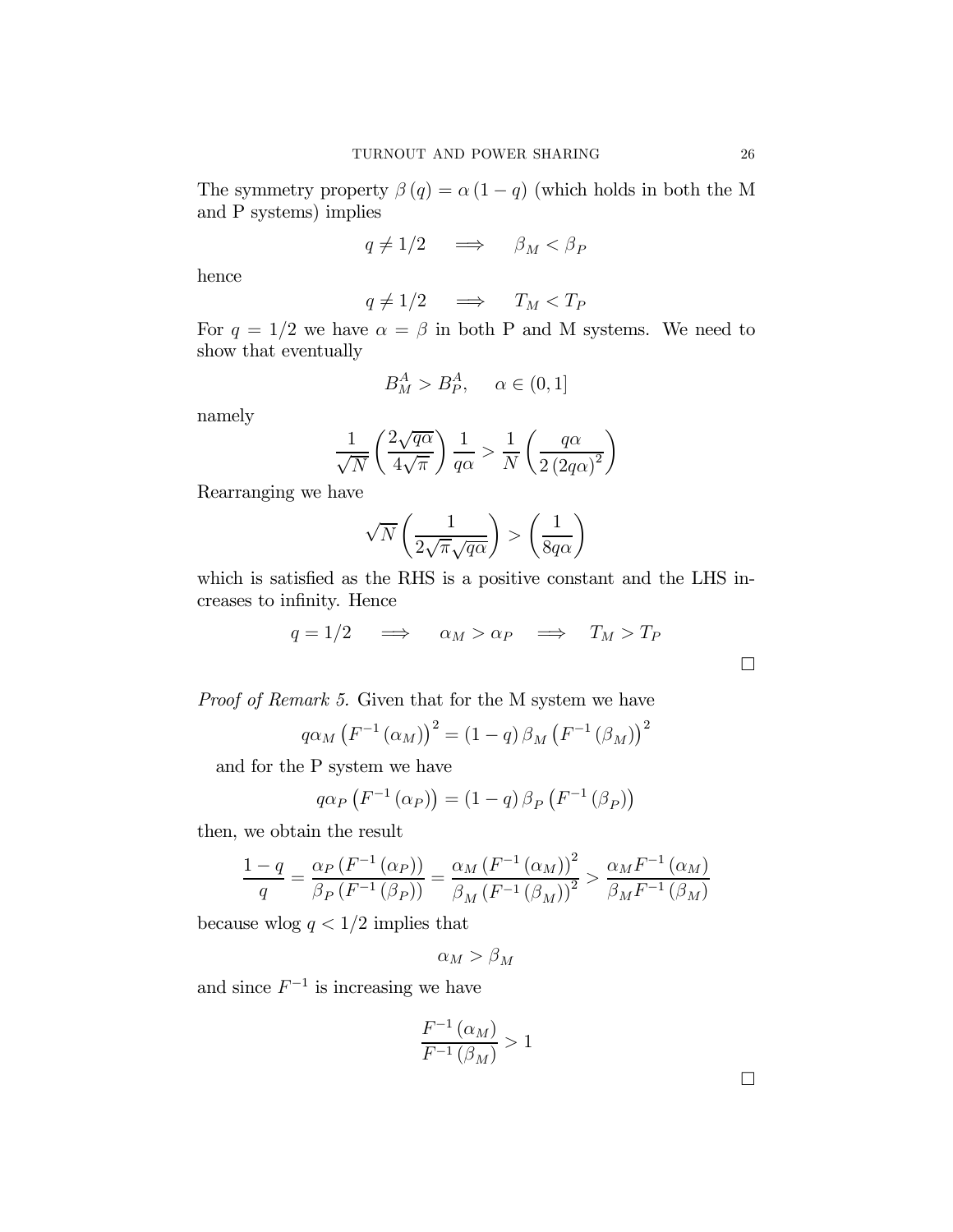Proof of Lemma 7. Express the following series by differentiating and integrating the summands and inverting the series and integral operators

$$
\sum_{b=0}^{\infty} \frac{B^b}{b!} \frac{a}{a+b+c} = \frac{a}{B^{a+c}} \sum_{b=0}^{\infty} \int_0^B \frac{d}{dr} \left( \frac{1}{b!} \frac{r^{a+b+c}}{a+b+c} \right) dr
$$
  

$$
= \frac{a}{B^{a+c}} \int_0^B \sum_{b=0}^{\infty} \left( \frac{1}{b!} r^{a+b+c-1} \right) dr
$$
  

$$
= \begin{cases} \frac{a}{B^{a+c}} \int_0^B r^{a+c-1} e^r dr & \text{for } a \ge 1 \\ 1/3 & \text{for } a=c=0 \end{cases}
$$

and likewise

$$
\sum_{b=0}^{\infty} \frac{B^b}{b!} \frac{a+1}{a+b+1} = \frac{a+1}{B^{a+c+1}} \int_0^B r^{a+c} e^r dr
$$

We compute the marginal benefit for party A by inverting the series and integral operators again over the series over a.

$$
B_P^A = e^{-(A+B+C)} \left( \sum_{c=0}^{\infty} \frac{C^c}{c!} \left( \sum_{a=0}^{\infty} \frac{A^a}{a!} \left( \frac{a+1}{B^{a+c+1}} \int_0^B r^{a+c} e^r dr \right) - \frac{1}{3} \right) \right)
$$
  
\n
$$
= e^{-(A+B+C)} \left( \sum_{c=0}^{\infty} \frac{C^c}{c!} \left( \int_0^B \frac{r^c}{B^{c+1}} \left( \sum_{a=0}^{\infty} \frac{(Ar/B)^a}{(a-1)!} + \sum_{a=0}^{\infty} \frac{(Ar/B)^a}{a!} \right) e^r dr \right) - \frac{1}{3} \right)
$$
  
\n
$$
= e^{-(A+B+C)} \left( \sum_{c=0}^{\infty} \frac{C^c}{c!} \left( \int_0^B \frac{r^c}{B^{c+1}} \left( \sum_{a=0}^{\infty} \frac{(Ar/B)^a}{(a-1)!} + \sum_{a=0}^{\infty} \frac{(Ar/B)^a}{a!} \right) e^r dr \right) - \frac{1}{3} \right)
$$
  
\n
$$
= e^{-(A+B+C)} \left( \sum_{c=0}^{\infty} \frac{C^c}{c!} \left( \int_0^B \frac{r^c}{B^{c+1}} \left( (Ar/B) e^{(Ar/B)} + e^{(Ar/B)} \right) e^r dr \right) - \frac{1}{3} \right)
$$

Inverting the series and integral operators again over the series over c.

$$
B_P^A = e^{-(A+B+C)} \begin{pmatrix} \int_0^B \left( (Ar/B) e^{(Ar/B)} + e^{(Ar/B)} \right) \left( \sum_{c=0}^\infty \frac{C^c}{c!} \frac{r^c}{B^{c+1}} \right) e^r dr \\ - \int_0^B \left( (Ar/B) e^{(Ar/B)} \right) \left( \sum_{c=0}^\infty \frac{C^c}{c!} \frac{r^{c-1}}{B^c} \right) e^r dr - \frac{1}{3} \end{pmatrix}
$$
  
\n
$$
= e^{-(A+B+C)} \begin{pmatrix} \int_0^B \left( (Ar/B) e^{(Ar/B)} + e^{(Ar/B)} \right) \frac{e^{rC/B}}{B} e^r dr \\ - \int_0^B \left( (Ar/B) e^{(Ar/B)} \right) \frac{e^{rC/B}}{r} e^r dr - \frac{1}{3} \end{pmatrix}
$$
  
\n
$$
= e^{-(A+B+C)} \begin{pmatrix} \int_0^B \left( \left( \frac{A}{B} r e^{\frac{A+B+C}{B}r} + e^{\frac{A+B+C}{B}r} \right) \frac{1}{B} - \frac{A}{B} e^{\frac{A+B+C}{B}r} \right) dr - \frac{1}{3} \end{pmatrix}
$$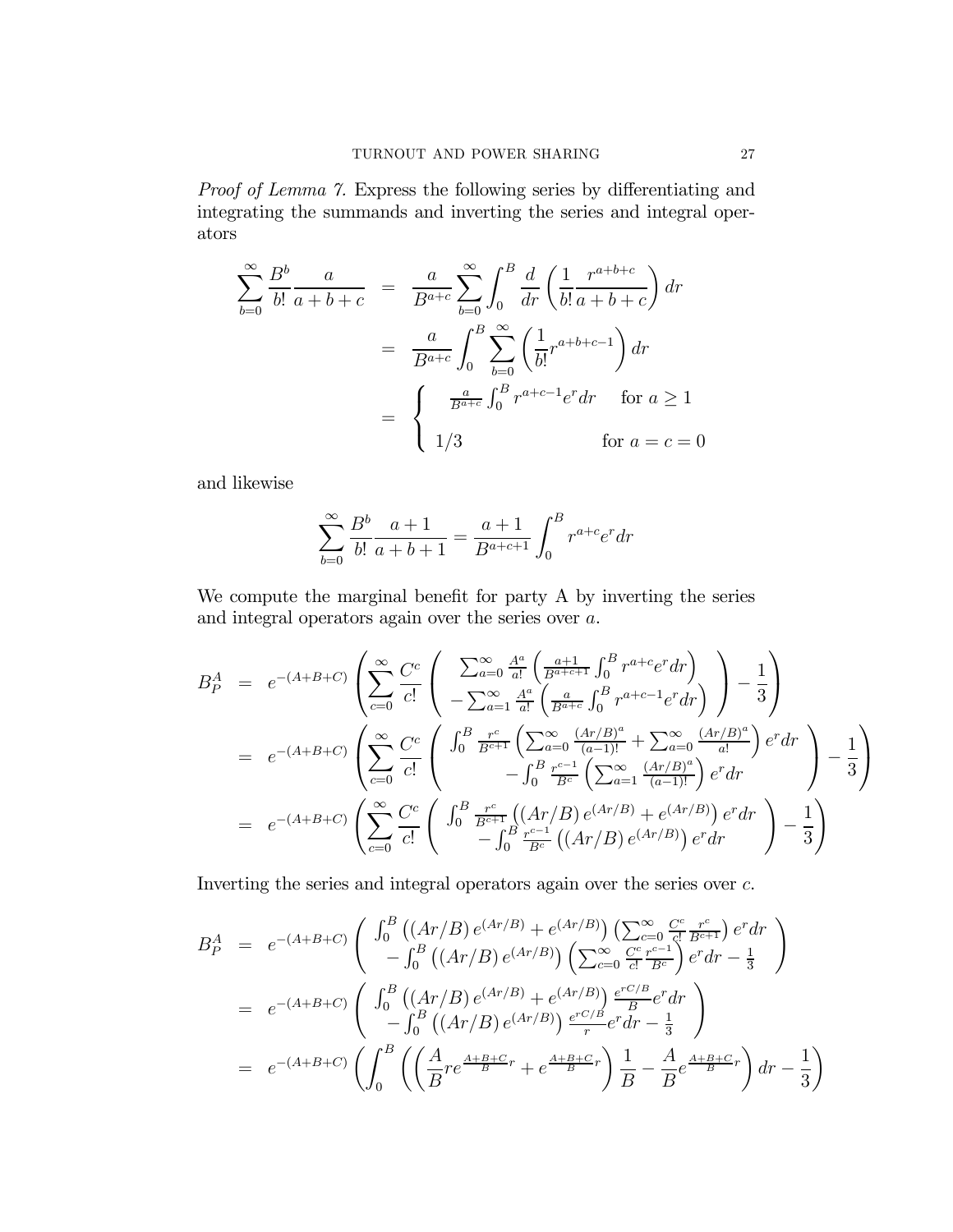Computing the integral and simplifying, we have

$$
B_P^A = e^{-(A+B+C)} \left( \left( \frac{\left( AB \left( \frac{1 - e^{A+B+C}}{(A+B+C)^2} + \frac{e^{A+B+C}}{A+B+C} \right) + \left( B \frac{e^{A+B+C}-1}{A+B+C} \right) \right) \frac{1}{B}}{-\frac{A}{B} \left( B \frac{e^{A+B+C}-1}{A+B+C} \right)} - \frac{1}{3} \right) \right)
$$
  
\n
$$
= e^{-(A+B+C)} \left( A \frac{1 - e^{A+B+C}}{(A+B+C)^2} + \frac{e^{A+B+C}-1}{A+B+C} + \frac{A}{A+B+C} - \frac{1}{3} \right)
$$
  
\n
$$
= \frac{B+C}{(A+B+C)^2} \left( 1 - e^{-(A+B+C)} \right) + \left( \frac{A}{A+B+C} - \frac{1}{3} \right) e^{-(A+B+C)}
$$
  
\n
$$
= \left( 1 - \frac{A}{A+B+C} \right) \frac{1 - e^{-(A+B+C)}}{A+B+C} + \left( \frac{A}{A+B+C} - \frac{1}{3} \right) e^{-(A+B+C)}
$$

Proof of Proposition 8. A similar calculation gives the analogous result for r parties:

$$
B_P^A(r) = \begin{pmatrix} \left(1 - \frac{A}{A + B + C + \dots + r}\right) \frac{1 - e^{-(A + B + C + \dots + r)}}{A + B + C + \dots + r} \\ + \left(\frac{A}{A + B + C + \dots + r} - \frac{1}{r}\right) e^{-(A + B + C + \dots + r)} \end{pmatrix}
$$

For large enough  $N$ ,  $B_P^A$  approximates to

$$
B_P^A \simeq \left(1 - \frac{A}{A + B + C + \dots + r}\right) \frac{1}{A + B + C + \dots + r}
$$

$$
= \left(\frac{\beta q_B + \gamma q_C + \dots}{\left(\alpha q_A + \beta q_B + \gamma q_C + \dots\right)^2}\right) \frac{1}{N}
$$

so the benefit still decreases as  $N^{-1}$ , which implies a higher turnout than in M except in the case when the two parties in M have the same ex-ante support:  $q = 1/2$ .

For  $r$  parties with equal ex-ante support we have

$$
q_A = q_B = q_C = \ldots = q_r = 1/r \implies \alpha = \beta = \gamma = \ldots
$$

the first order condition for a party becomes

$$
\left(1 - \frac{1}{r}\right) \frac{1 - e^{-\alpha_r N}}{\alpha_r N} \approx \left(1 - \frac{1}{r}\right) \frac{1}{\alpha_r N} = F^{-1}(\alpha_r)
$$

so the turnout for that party  $\alpha_r$  increases in r. Overall turnout increases too as in this symmetric case we have.

$$
T_r = \alpha_r
$$

 $\Box$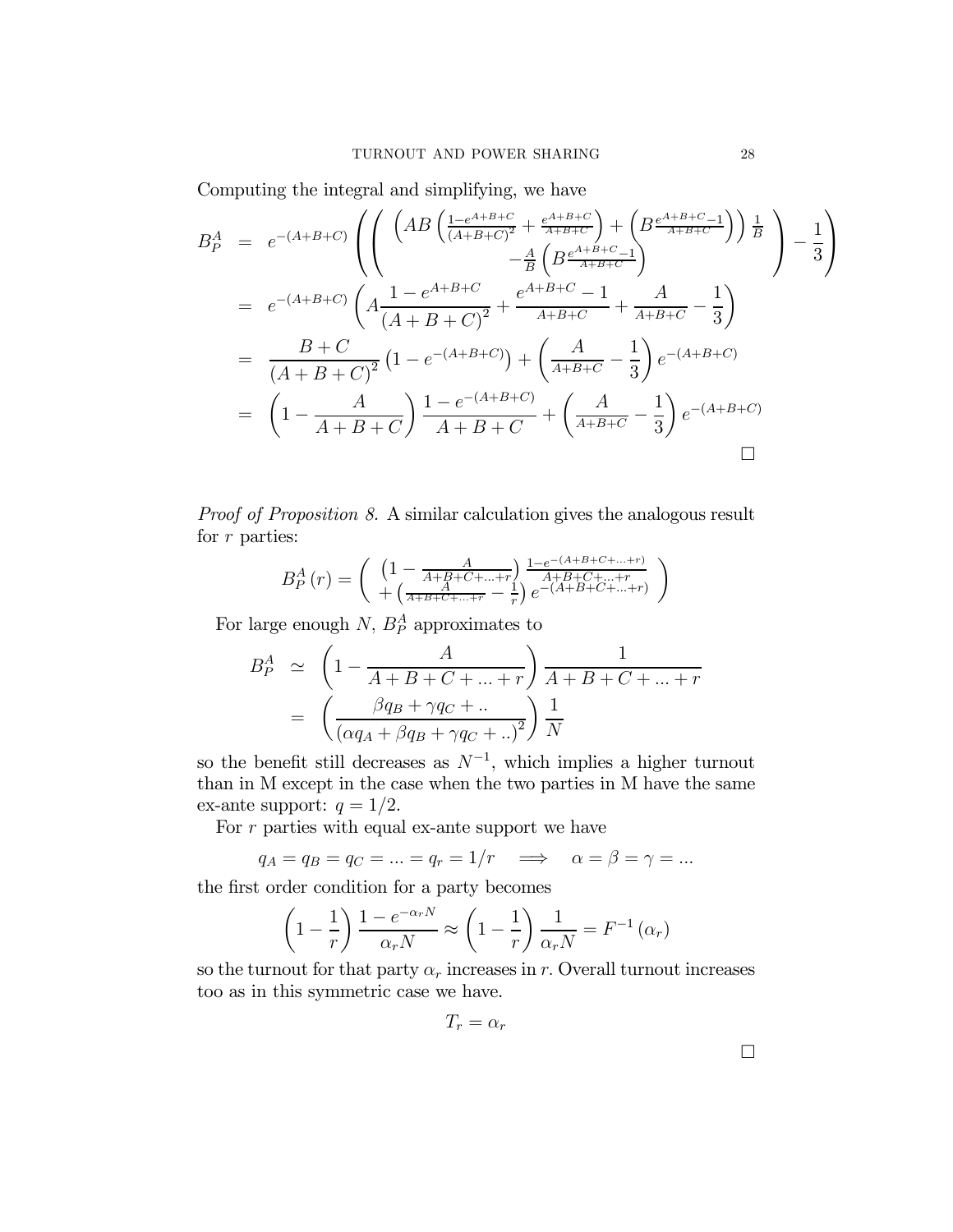Proof of Lemma 9. Recall that the vote share is

$$
x(s) = 1 - \frac{(1-q)G^{\frac{1}{1+s_B}}}{qG^{\frac{1}{1+s_A}} + (1-q)G^{\frac{1}{1+s_B}}}
$$

Assume wlog  $x < 1/2$ .

The first order condition for party A is

$$
l'_{A}(s_{A}) = \gamma (2x)^{\gamma - 1} \frac{\partial x(s)}{\partial s_{A}}
$$
  
=  $\gamma (2x)^{\gamma - 1} \left( -\frac{\ln G}{(1 + s_{A})^{2}} \right) \frac{\left( qG^{\frac{1}{1 + s_{A}}} \right) \left( (1 - q)G^{\frac{1}{1 + s_{B}}} \right)}{\left( qG^{\frac{1}{1 + s_{A}}} + (1 - q)G^{\frac{1}{1 + s_{B}}} \right)^{2}}$ 

For  $B$  we have

$$
\frac{\partial x(s)}{\partial s_B} = \frac{\partial}{\partial s_B} \left( \frac{(1-q)G^{\frac{1}{1+s_B}}}{qG^{\frac{1}{1+s_A}} + (1-q)G^{\frac{1}{1+s_B}}} \right)
$$
  
= 
$$
- \left( -\frac{\ln G}{(1+s_B)^2} \right) \frac{\left( qG^{\frac{1}{1+s_A}} \right) \left( (1-q)G^{\frac{1}{1+s_B}} \right)}{\left( qG^{\frac{1}{1+s_A}} + (1-q)G^{\frac{1}{1+s_B}} \right)^2}
$$

The first order condition for party  $B$  is

$$
l'_{B}(s_{B}) = -\gamma (2x)^{\gamma - 1} \frac{\partial x(s)}{\partial s_{B}}
$$
  
=  $\gamma (2x)^{\gamma - 1} \left( -\frac{\ln G}{(1 + s_{B})^{2}} \right) \frac{\left( qG^{\frac{1}{1 + s_{A}}}\right) \left( (1 - q)G^{\frac{1}{1 + s_{B}}}\right)}{\left( qG^{\frac{1}{1 + s_{A}}} + (1 - q)G^{\frac{1}{1 + s_{B}}}\right)^{2}}$ 

Taking the ratio of the two first order conditions we obtain

$$
l'_{A}(s_{A})(1 + s_{A})^{2} = l'_{B}(s_{B})(1 + s_{B})^{2}
$$

Since the function  $l'(s)(1 + s)^2$  is increasing this implies  $s_A = s_B$  and hence  $x = q$ .

The equal spending solution  $s_A = s_B = s$  solves the implicit equation

$$
s: l'(s)(1+s)^{2} = \frac{\gamma(1-q)(-\ln G)}{2}(2q)^{\gamma}
$$

*Proof of Proposition 10.* (II): When  $q = 1/2$  the equilibrium condition is

$$
s: l'(s)(1+s)^{2} = \frac{\gamma(-\ln G)}{4}
$$

¤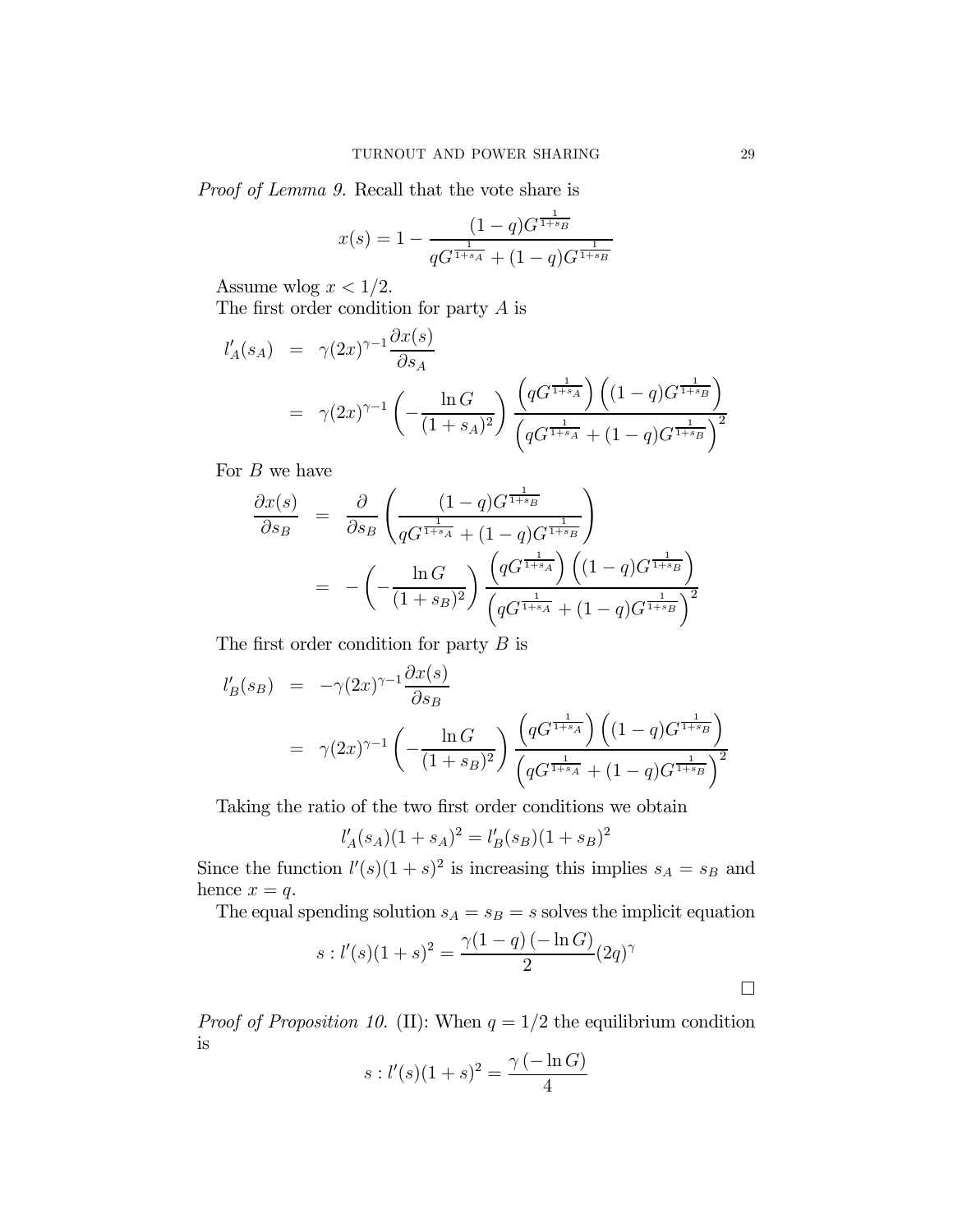which is increasing  $\gamma$ : approaching a winner take all system spending and turnout increase, because the marginal benefit of spending increases.

(I) and (III): When  $q < 1/2$  we have

$$
s: l'(s)(1+s)^{2} = \frac{\gamma(1-q)(-\ln G)}{2}(2q)^{\gamma}
$$

The LHS is increasing in the effort, the RHS is independent of the effort and increases in  $\gamma$  if and only if

$$
\gamma < -\frac{1}{\ln\left(\frac{1}{2q}\right)}
$$

which is satisfied for q close to  $1/2$  and is violated for sufficiently low q. Consider  $\hat{q}$  that solves

$$
-\ln\left(\frac{1}{2q}\right) = 1 \implies \hat{q} \simeq 19.4\%
$$

then for every  $q \leq \hat{q}$  condition (5) cannot be satisfied, and hence pure proportionality maximizes turnout. proportionality maximizes turnout. ¤

### **REFERENCES**

- [1] Acemoglu, D. (2005): "Constitutions, Policy and Economics," Journal of Economic Literature, 43, 1025-1048.
- [2] Acemoglu, Daron and James A. Robinson (2006): Economic Origins of Dictatorship and Democracy. New York: Cambridge University Press.
- [3] Blais A. (2000): "To Vote or Not to Vote: The Merits and Limits of Rational Choice Theory," Pittsburgh University Press.
- [4] Blais A. and K. Carty (2000): "Does Proportional Representation Foster Voter Turnout," European Journal of Political Research, 18, 168—181.
- [5] Campbell, C.M. (1999), "Large Electorates and Decisive Minorities," Journal of Political Economy, 107, 1199-1217.
- [6] Chamberlain G. and M.Rothschild (1981): "A Note on the Probability of Casting a Decisive Vote," Journal of Economic Theory, 25, 152-162.
- [7] Coate, S., Conlin M., and A.Moro (2008), "The Performance of Pivotal-Voter Models in Small-Scale Elections: Evidence from Texas Liquor Referenda," Journal of Public Economics, 92, 582—596.
- [8] Crewe, I. (1981) "Electoral Participation," in Democracy at the Polls: A Comparative Study of Competitive National Elections, edited by David Butler, Howard R. Penniman, and Austin Ranney, Washington, D.C.: American Enterprise Institute.
- [9] Epstein, D., M.Morelli and S.O'Holloran: "Caucuses and Primaries under Proportional Representation," mimeo, Columbia University.